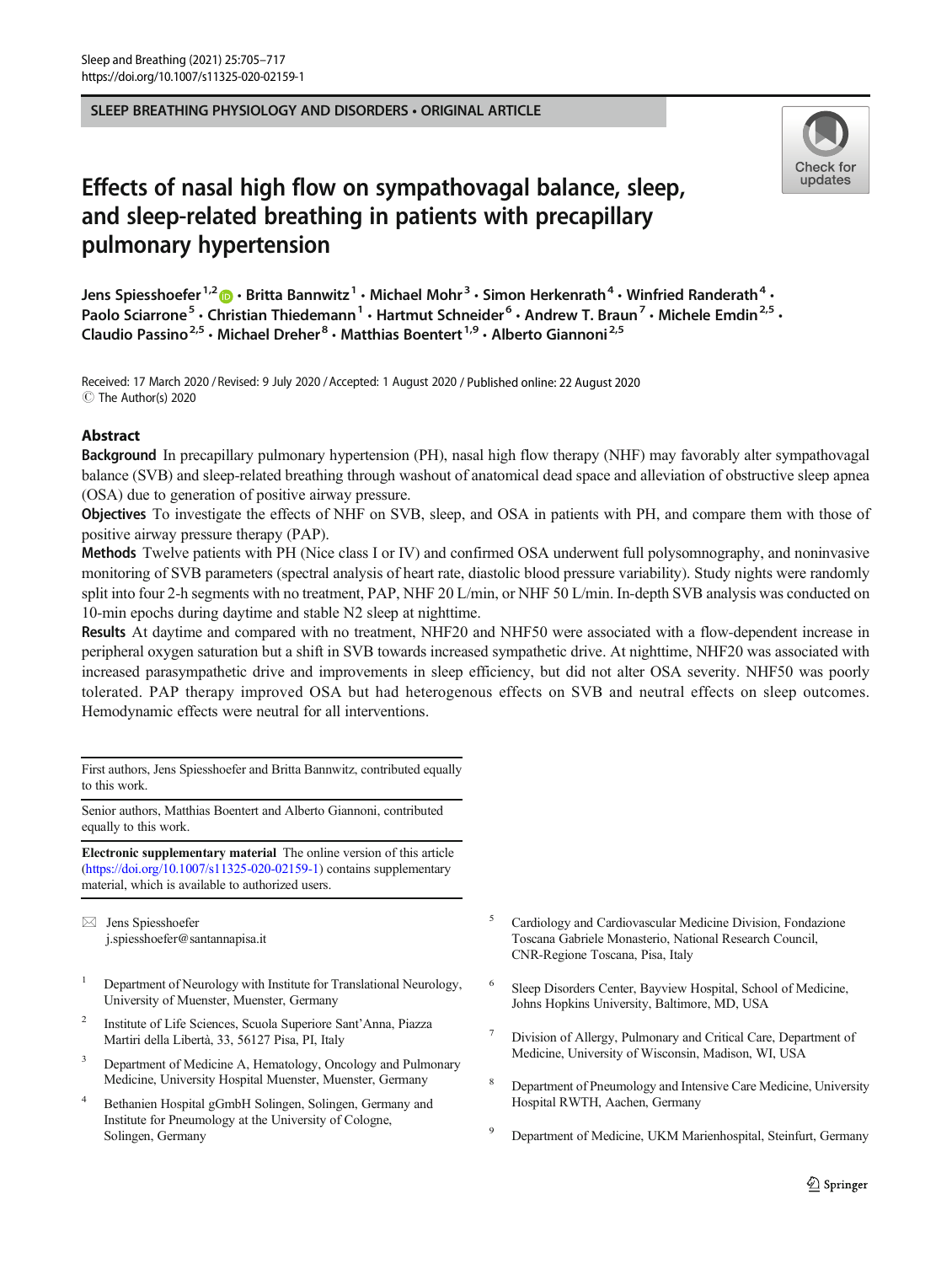Conclusions In sleeping PH patients with OSA NHF20 but not NHF50 leads to decreased sympathetic drive likely due to washout of anatomical dead space. NHF was not effective in lowering the apnea-hypopnoea index and NHF50 was poorly tolerated.

Keywords Pulmonary hypertension . Sympathovagal balance . Sleep . Sleep apnea . Nasal high flow

# Introduction

Alteration of autonomic nervous system function with increased sympathetic drive due to right ventricular dysfunction is frequently observed in patients with precapillary pulmonary hypertension (PH) and relates to both poor functional status and prognosis  $[1-5]$  $[1-5]$  $[1-5]$  $[1-5]$  $[1-5]$ . Furthermore, pharmacological treatment of PH may partially restore sympathovagal balance (SVB), as documented by a 20% decrease in heart rate variability (HRV; a surrogate marker of sympathetic drive) after sildenafil administration [\[6](#page-10-0)]. Electrical stimulation of the vagal nerve in a rat model of PH was shown to decrease sympathetic drive (again by  $\sim$  20%), translating into a reduction in mean pulmonary arterial pressure and amelioration of pulmonary vascular remodeling, right ventricular function, and survival [\[7\]](#page-10-0).

Sleep-disordered breathing (SDB), especially obstructive sleep apnea (OSA), is highly prevalent in patients with PH, affecting as many as one in four patients and may lead to an undesirable increase in sympathetic drive  $[8-10]$  $[8-10]$  $[8-10]$ . The therapeutic gold standard for OSA is the application of positive airway pressure (PAP) [[11](#page-10-0)]. In patients with normal cardiac function without PH, PAP therapy has been shown to improve sleep and decrease sympathetic drive through reversal of obstructions that are otherwise associated with sympathetic surges, negative intrathoracic pressure, and arousals [\[12](#page-10-0)–[14\]](#page-10-0). However, in patients with heart failure and reduced ejection fraction (HFrEF), PAP treatment of SDB has been shown to have hypotensive effects [[15\]](#page-10-0). These might be deleterious in PH because right ventricular systolic dysfunction makes patients dependent on sufficient venous return and right ventricular preload, both of which are reduced by the increase in intrathoracic pressure associated with PAP [[15](#page-10-0)]. This could outweigh the positive effects derived from reversal of upper airway obstructions, with overall neutral effects or undesired increases in sympathetic drive  $[15, 16]$  $[15, 16]$  $[15, 16]$  $[15, 16]$  $[15, 16]$ . Nasal high flow therapy (NHF) has been shown to build up flow-dependent positive airway pressure leading to a reduction of OSA, at least in children [\[17](#page-10-0)–[19\]](#page-11-0), but it remains to be determined whether the PAP generated by NHF is sufficient to impact on OSA severity and whether this would be accompanied by a beneficial decrease in sympathetic drive in patients with PH [[17](#page-10-0)–[19](#page-11-0)].

NHF may have favorable effects on nocturnal ventilation and sympathetic drive in patients with PH even in the absence of effective sleep apnea reduction. Increased dead space ventilation is known to play an important pathophysiological role in PH [[20](#page-11-0)], leading to overcompensatory chronic hyperventilation. It has been previously shown that such "wasted ventilation" contributes to continued distress in PH patients and correlates to worse prognosis [\[21](#page-11-0)]. By using scintigraphy with  $81m$ Krypton  $(^{81m}$ Kr) gas in healthy volunteers and tracheotomized patients, Möller and coworkers showed that NHF (15, 30, and 45 L/min) decreased the  $81 \text{mKr}$  gas clearance half-time in the upper airway (volumes calculated by magnetic resonance imaging [MRI]), including nasal cavities, the pharynx, and the trachea, resulting in a flow- and time-dependent decrease in dead space and rebreathing, thereby improving ventilatory efficiency [[22](#page-11-0)]. Recently, NHF was shown to reduce peripheral vascular sympathetic activity during sleep in patients with chronic obstructive pulmonary disease, which might also be attributed to favorable effects on SVB by reduction of dead space ventilation [\[23](#page-11-0)].

Given that sympathetic drive is markedly increased in PH, we hypothesized that nocturnal administration of NHF in patients with PH and SDB would improve SVB during sleep, alleviate OSA, and decrease daytime sympathetic drive.

# Materials and methods

#### Study design

Patients with Nice class I pulmonary arterial hypertension or class IV chronic thromboembolic PH (collectively referred to as precapillary PH) were consecutively recruited from May 2018 to April 2019. The study protocol conforms to the 1975 Declaration of Helsinki and was approved by the institution's human research committee (Ethikkommission der Ärztekammer Westfalen Lippe und der Medizinischen Fakultät der Westfälischen Wilhelms-Universität Münster). All participants gave written informed consent to participate in the study. The project has been registered and updated prospectively under the German Clinical Trials Registry (drks.de Identifier: DRKS00013907 and DRKS00013907).

#### Study participants

Both males and females participated in the study. Participants had to be at least 18 years of age and able to consent. Diagnosis of precapillary PH was established according to the most recent Guidelines of the European Society of Cardiology (ESC) [\[24\]](#page-11-0). Inclusion criteria comprised diagnosis of precapillary PH at least 12 weeks before recruitment and no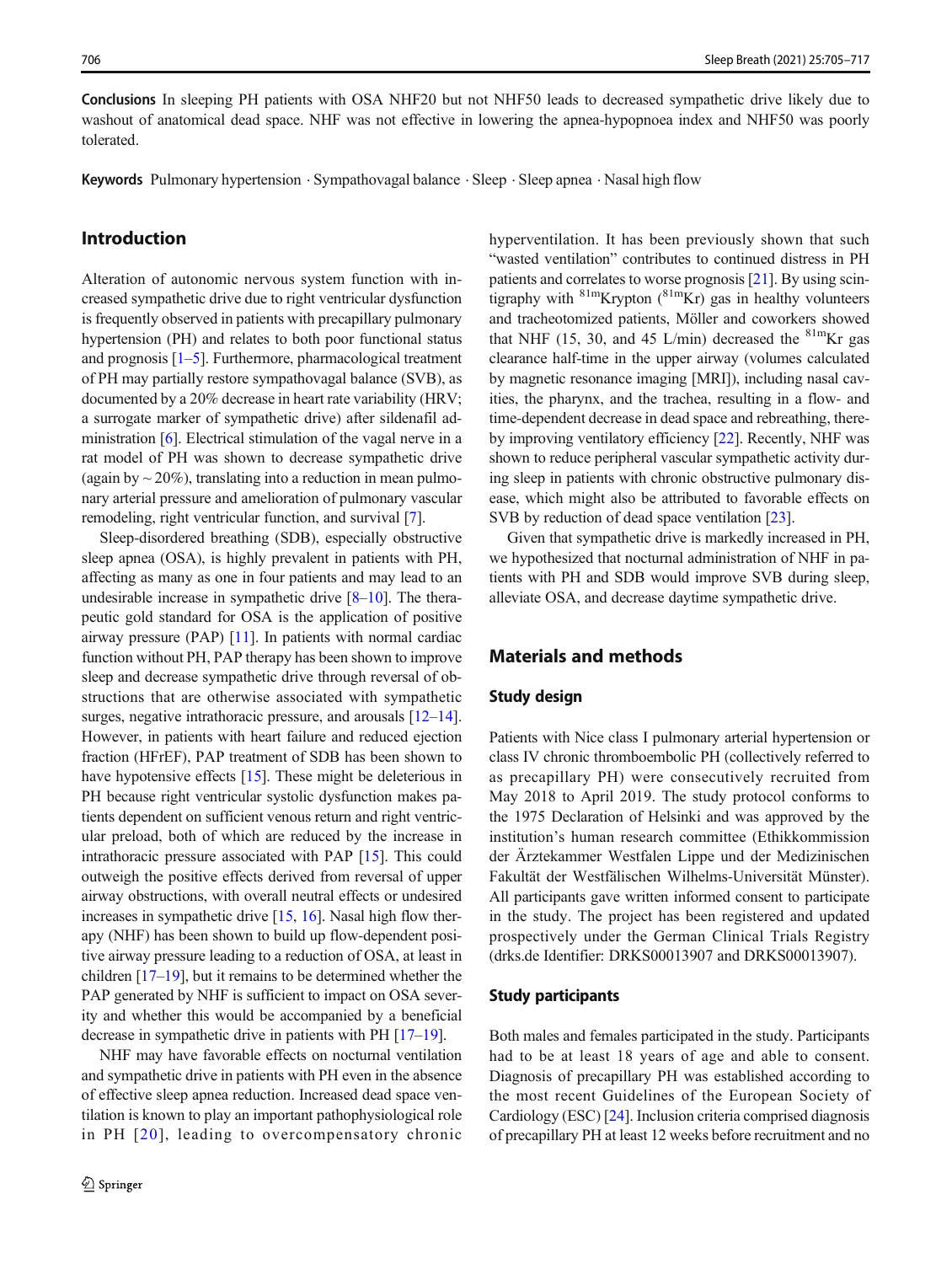hospitalization for heart failure (HF) within 4 weeks prior to enrolment. Patients had to have had optimal medical therapy in accordance with the most recent ESC guidelines [\[24\]](#page-11-0) with combination therapy and no change in medication in the last 4 weeks. If patients were not treated with combination therapy, the reason was documented. PH patients had to be diagnosed with sleep-disordered breathing (SDB) with predominant OSA (apnea-hypopnea index  $\geq 10/h$ ;  $\geq 50\%$  of apneic events being obstructive).

Exclusion criteria were as follows: secondary (postcapillary) pulmonary hypertension (mean pulmonary arterial hypertension > 25 mm Hg; PCWP > 15 mm Hg); chronic obstructive pulmonary disease; insulin-dependent diabetes; severe renal impairment; severe neurological preexisting conditions including prior stroke; intake of opioids; severe mental disease. Detailed inclusion and exclusion patient criteria are available in the German Clinical Trials Registry ID DRKS00013906 and DRKS00013907.

#### Baseline assessments

All study participants underwent standard 2-dimensional Doppler echocardiography (LOGIQ S8-XD clear<sup>TM</sup>, GE Healthcare, London, United Kingdom) [[25,](#page-11-0) [26](#page-11-0)]. Patients with PH also underwent a 1.5 Tesla MRI scan (Ingenia<sup>TM</sup>, Philips Healthcare, Best, The Netherlands) to quantify right ventricular systolic function [[27](#page-11-0)], which was classified as normal or impaired based on age- and gender-specific reference values [\[27\]](#page-11-0). Patients also underwent noninvasive hemodynamic and respiratory monitoring in the afternoon in the sleep laboratory, and then spent a diagnostic night (night 1) and a study night (night 2) during attended polysomnography (PSG), as explained below (Fig. 1).

#### Study protocol: effects of NHF at nighttime

To ascertain SDB with predominant OSA, patients underwent full diagnostic PSG (Somno  $HD<sup>TM</sup>$ , Somnomedics,

Randersacker, Germany) in the academic sleep laboratory at Münster University Hospital. Respiratory recordings included nasal airflow (Ternimed<sup>TM</sup>, Bielefeld, Germany), thoracic and abdominal effort, and peripheral oxygen saturation  $(SpO<sub>2</sub>)$ . Respiratory events were scored according to the guidelines of the American Academy of Sleep Medicine (AASM) [[28\]](#page-11-0). Apnea was defined as a reduction in nasal airflow by > 90% of baseline for  $> 90\%$  of the event's duration and  $> 10$  s. Apneas were classified as obstructive, if there was a continued or increased inspiratory effort throughout the entire period of absent airflow. If this was not the case, apneas were classified as central. Hypopnea was defined as  $a > 30\%$  fall from baseline in airflow signal for 90% of the event's duration of at least 10 s and 3% desaturation from the preevent baseline. The oxygen desaturation index (ODI) was based on decreases in peripheral oxygen saturation of 3% at least.

Sleep stages were recorded and analyzed using a twelvelead electroencephalography (EEG) in accordance with the most recent AASM guidelines [\[28](#page-11-0)–[35\]](#page-11-0).

During the next night, full PSG was combined with transcutaneous carbon dioxide  $(CO<sub>2</sub>)$  monitoring (SenTec, Therwil, Switzerland). The night was split into four parts of 2-h duration each. The first part was recorded without treatment of SDB (with some patients requiring oxygen), then PAP, NHF at 20 L/min (NHF20), and NHF 50 L/min (NHF50) were given for 2 h each in a randomized order. NHF (PrismaVent 50<sup>TM</sup>, Löwenstein Medical, Bad Ems, Germany) was administered using a nasal cannula (OptiflowTM, Fisher & Paykel, Schorndorf, Germany), and flow rates were chosen based on previous studies showing differential effects on ventilation and oxygenation [[17,](#page-10-0) [20,](#page-11-0) [21\]](#page-11-0). Automatic PAP  $(5-12 \text{ cm H}_2O)$  was delivered through a nasal mask. Noninvasive hemodynamic monitoring (detailed below) was performed throughout the second night. All measurements were fully attended (B. B. and J. S.), and sleep stages, respiration, and SVB were evaluated online and on a "beat-to-beat" basis. Four 10-min sleep segments for each patient (one each from the NT, PAP, NHF20, and NHF50



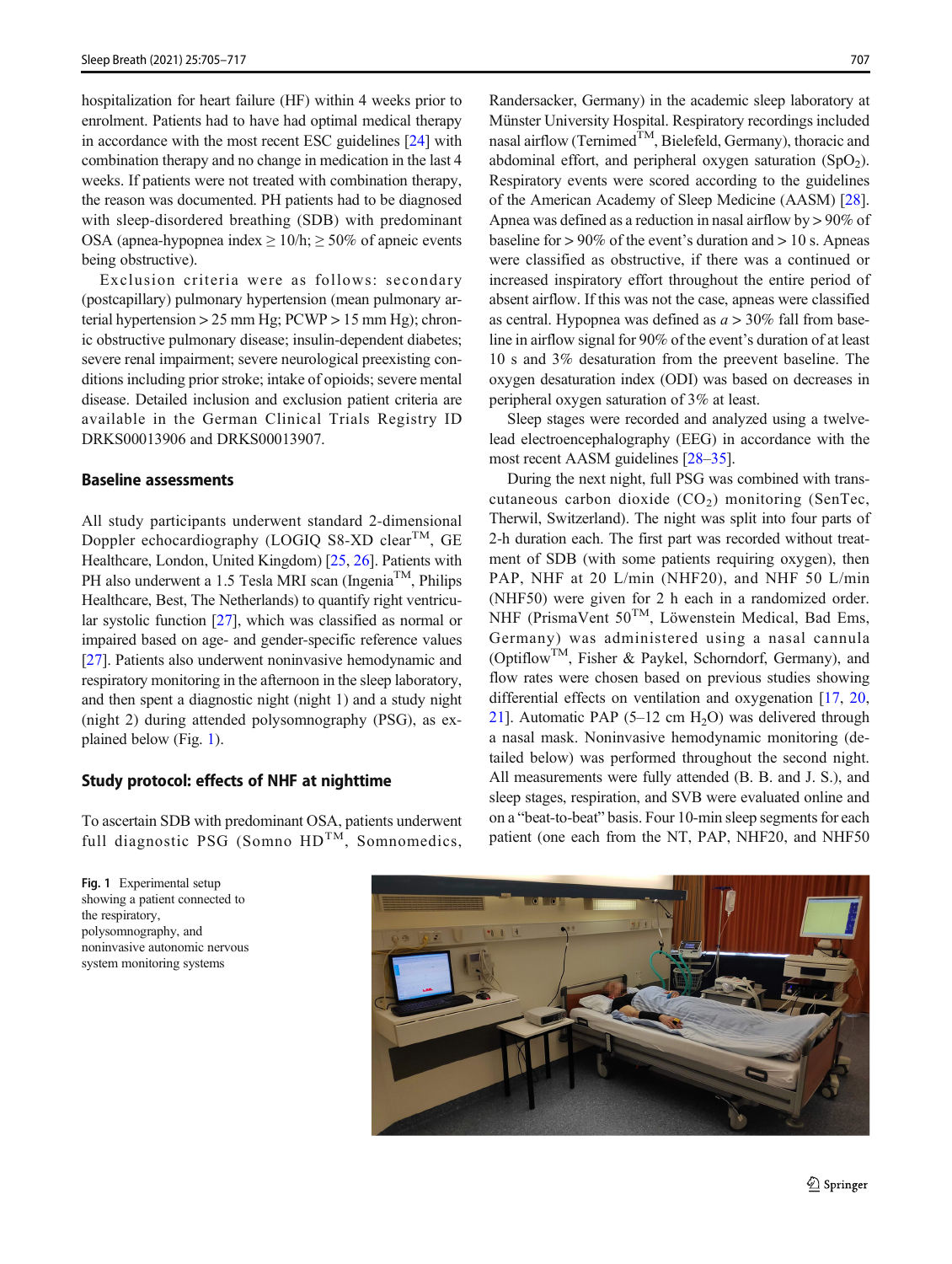treatment periods) were chosen by visual identification. Each segment had to be characterized by stable N2 (nonrapid eye movement stage 2) sleep and sinus rhythm with fewer than 5% ectopic beats.

#### Study protocol: effects of NHF during daytime

The acute daytime effects of NHF therapy on SVB and hemodynamics were assessed in the late afternoon with the patient awake. Initially, subjects were asked to breathe spontaneously for 10 min to obtain baseline parameters. Thereafter, patients were exposed to 10 min each of NHF20 and NHF50 in a random order, separated by periods of spontaneous breathing until heart rate, blood pressure, transcutaneous carbon dioxide, and oxygen saturation had returned to baseline. Patients were asked to rate their subjective well-being at baseline and after each NHF intervention using a visual analogue scale ranging from 0 to 10 ( $0 =$  worst overall wellbeing imaginable;  $10 =$  best wellbeing imaginable).

#### Noninvasive hemodynamic monitoring

SVB and hemodynamics were measured using a noninvasive monitor device (Task Force Monitor<sup>TM</sup>, CNSystems, Graz, Austria), as previously validated [\[29](#page-11-0)–[31](#page-11-0)]. For assessment of SVB, diastolic blood pressure variability (BPV) and heart rate variability (HRV) were analyzed using the continuous noninvasive arterial blood pressure signal  $(CNAP^{TM}$  technology, sampling rate 100 Hz) and a 3-lead electrocardiogram (sampling rate 1000 Hz), both implemented in the Task Force Monitor<sup>TM</sup>. Diastolic BPV (measured in mm  $Hg<sup>2</sup>$ ) and HRV  $(i.e., variability in RR intervals measured in ms<sup>2</sup>)$  were both continuously recorded and then normalized for total power spectra with the resulting unit being %. Data were computed by frequency domain analysis (adaptive autoregressive parameter model) and presented as the high frequency component (HF: 0.15–0.40 Hz), low frequency component (LF: 0.04–0.15 Hz), and relative ratio (LF/HF) for both HRV and diastolic BPV [\[29](#page-11-0)–[32\]](#page-11-0). For both measurements, a higher ratio indicates increased sympathetic drive because the LF component is believed to mainly reflect sympathetic drive, and the HF component is believed to exclusively reflect parasympathetic drive [[29](#page-11-0)–[31,](#page-11-0) [33\]](#page-11-0).

Baroreceptor reflex sensitivity (BRS) was measured using the sequence method [[29](#page-11-0)–[32](#page-11-0), [34\]](#page-11-0). The time-constant of this stimulus-response relationship primarily reflects, particularly with respect to the upsequences, vagal but not sympathetic responsiveness [[29](#page-11-0)–[32](#page-11-0), [34](#page-11-0)].

Hemodynamic measurements included beat-to-beat systolic (sBP) and diastolic (dBP) blood pressure; these were recorded and validated against periodic measurements obtained every 15 min by oscillometric recording from the upper contralateral arm. Transthoracic impedance measurements were used to estimate cardiac stroke volume index (SVI), cardiac index (CI), and systemic vascular resistance (SVR), from which the total peripheral resistance index (TPRI) was calculated (mean blood pressure divided by CI). Bioimpedancebased measurements have been previously validated against invasive hemodynamic monitoring in the catheter laboratory [\[29](#page-11-0)–[31\]](#page-11-0).

All signals were simultaneously acquired and displayed in real time using personal computer running DOMINO 2.9.0 software.

#### Statistical analysis

All analyses were performed using Sigma Plot<sup>TM</sup> software (Version 13.0, Systat Software GmbH, Erkrath, Germany). Assuming a two-sided significance level of 0.05 (alpha) and 80% power (beta), a sample size of twelve patients per group was calculated to allow detection of a 20% change in the LF/ HF ratio of HRV [[6,](#page-10-0) [7\]](#page-10-0). Values for the mean and standard deviation of the HRV LF/HF ratio during 10 min of N2 sleep were obtained from previous preliminary data. Furthermore, it was also known from our previous measurements that intraindividual variation in the LF/HF ratio component of HRV during N2 sleep is  $\sim$  5% at most.

Results were expressed as mean and standard deviation for continuous variables with a normal distribution, and median and interquartile range for continuous variables with a skewed distribution. Categorical variables were expressed as percentages unless otherwise specified. Respiratory parameters, SVB, and hemodynamic measures recorded during the different interventions were compared with baseline values using a paired t test or Wilcoxon rank sum test, as appropriate. For all tests a p value  $\leq 0.05$  was considered statistically significant.

## Results

A total of twelve patients with PH were enrolled in the study (Table [1](#page-4-0)). Two out of 12 patients had been receiving nocturnal PAP therapy prior to enrolment. We did not exclude these patients since long-term adaptation to mask-based treatment could be assumed in these individuals. PH etiology was connective tissue disease  $(n = 8)$ , idiopathic pulmonary arterial hypertension ( $n = 1$ ), drug-induced PH ( $n = 1$ ), and chronic thromboembolic pulmonary hypertension  $(n = 2)$ . Most patients were mildly symptomatic, although 33% were in New York Heart Association class III or IV. All patients had preserved left ventricular ejection fraction on presentation, but four showed right ventricular dysfunction on cardiac MRI scans. SDB was moderate to severe, with frequent oxygen desaturations (as shown by the oxygen desaturation index [ODI]) on the background of chronic hypoxemia (reflected by the time spent with oxygen saturation below 90% [T90]).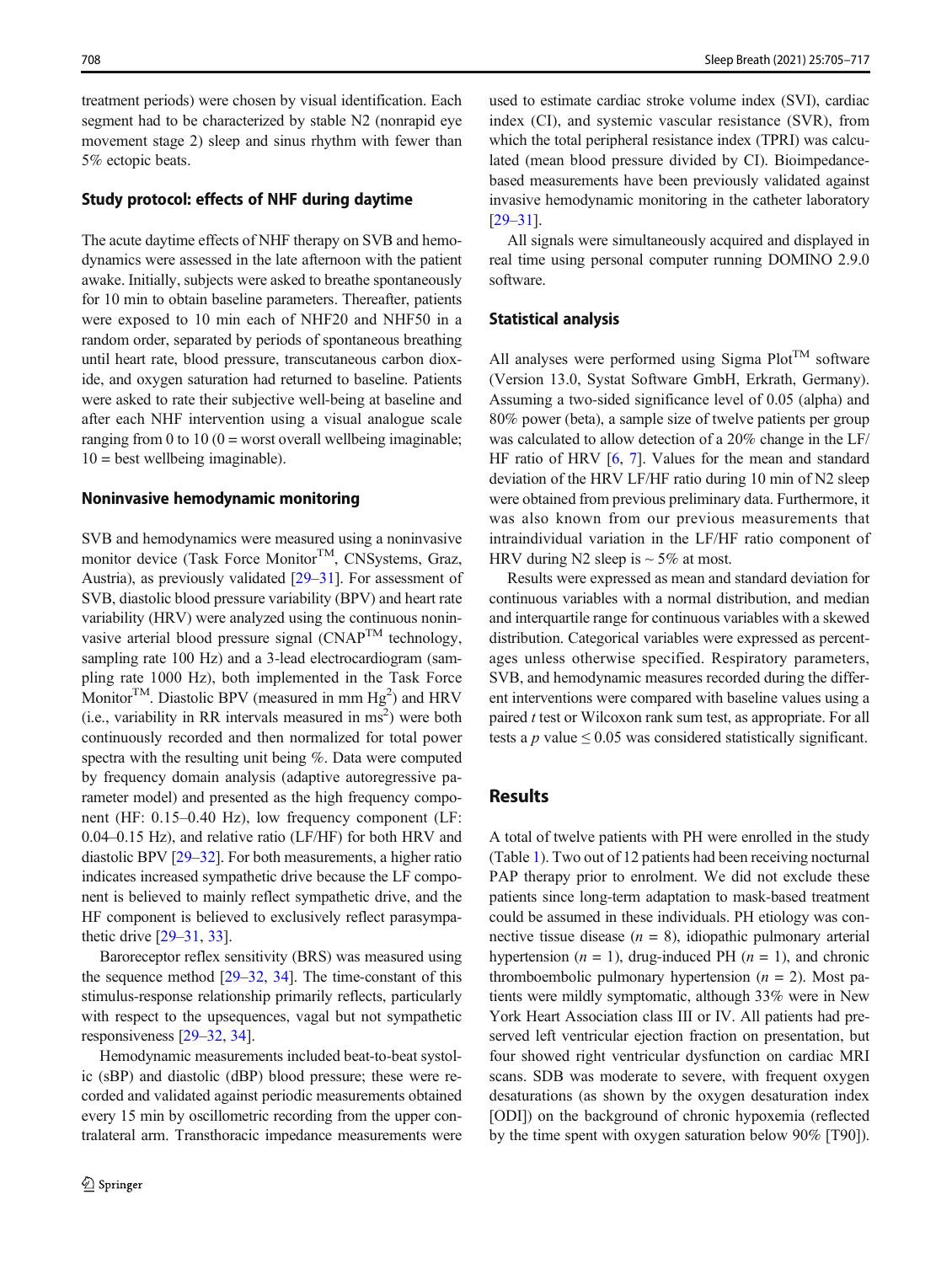<span id="page-4-0"></span>Table 1 Demographic and clinical characteristics of the study population at baseline

|                                            | Patients $(n = 12)$ |
|--------------------------------------------|---------------------|
| Male, $n \ (\%)$                           | 5(41.7)             |
| Age, years                                 | $68.4 \pm 11.1$     |
| BMI, $kg/m2$                               | $30.5 \pm 3.5$      |
| BSA, m <sup>2</sup>                        | $2.0 \pm 0.2$       |
| NYHA class I, $n$ (%)                      | 1(8.3)              |
| NYHA class II, $n$ (%)                     | 7(58.3)             |
| NYHA class III, $n$ (%)                    | 3(25)               |
| NYHA class IV, $n$ (%)                     | 1(8.3)              |
| LVEF, $%$                                  | $60.9 \pm 7.0$      |
| Impaired LVEF, $n$ (%)                     | 0(0)                |
| RVEF, %                                    | $53.5 \pm 12.0$     |
| Impaired RVEF, n (%)                       | 3(30)               |
| AHI, /h                                    | $21.5(12.2 - 46.2)$ |
| AHI > 10/h, $n$ (%)                        | 12 (100)            |
| AI, /h                                     | $8.2(1.5-19.7)$     |
| cAI, /h                                    | $0.6(0.0-6.8)$      |
| oAI, /h                                    | $4.5(1.4-12.3)$     |
| HI, /h                                     | $11.5(4.2 - 26.4)$  |
| $T < 90\%$ , min                           | $166.2 \pm 102.1$   |
| Minimum oxygen saturation, %               | $72.4 \pm 10.4$     |
| Mean oxygen saturation, %                  | $89.6 \pm 2.7$      |
| $tcCO2$ , mmHg                             | $39.2 \pm 5.8$      |
| ODI, /h                                    | 14.4 (10.8-32.2)    |
| Medication, $n$ (%)                        | 10(83.3)            |
| Phosphodiesterase inhibitor                | 5(41.7)             |
| Direct cyclic guanylate cyclase stimulator | 3(25)               |
| Endothelin receptor antagonist             | 5(41.7)             |
| Prostacyclin analog                        | 0(0)                |

Values are mean  $\pm$  standard deviation, median (interquartile range), or number of patients (%)

BMI, Body mass index; BSA, body surface area; NYHA, New York Heart Association; LVEF, left ventricular ejection fraction; RVEF, right ventricular ejection fraction; AHI, apnea-hypopnea index; AI, apnea index; cAI, central apnea index; oAI, obstructive apnea index; HI, hypopnea index;  $tcCO<sub>2</sub>$ ; transcutaneous carbon dioxide pressure; ODI, oxygen desaturation index; Cardiac MRI data were obtained in 10/12 patients (2 patients did not consent to the procedure)

The majority of patients (10/12) were receiving targeted therapy, as recommended for first-line treatment [[24\]](#page-11-0).

### Impact of NHF20 on sympathovagal balance, sleep, and sleep apnea

Compared with no treatment, hemodynamic parameters remained unchanged during NHF20. There was a shift towards predominance of parasympathetic drive over sympathetic drive during N2 sleep, shown by an increase  $($   $\sim$  15%) in the HRV HF component and a decrease (by  $\sim$  25%) in the HRV LF component, and a decrease (by  $\sim$  40%) in the HRV LF/HF ratio with delivery of NHF20 during N2 sleep (Table [2](#page-5-0) and Fig. [2](#page-7-0)). There was also a trend towards better sleep efficiency during use of NHF20 (from  $\sim$  58 to  $\sim$  65% (p = 0.076) (Table [3](#page-6-0) and Fig. [3](#page-7-0)). NHF20 had no significant effects on the severity of SDB (Table [3](#page-6-0) and Fig. [4\)](#page-8-0).

## Impact of NHF50 on sympathovagal balance, sleep, and sleep apnea

NHF50 was poorly tolerated at night, with 6/12 patients refusing therapy and the other six having lower sleep efficiency (Table [3](#page-6-0) and Figs. [3](#page-7-0) and [4](#page-8-0)). Compared with no treatment, NHF50 had no significant effects on hemodynamics, SVB (Table [2](#page-5-0) and Fig. [2\)](#page-7-0) or OSA severity (Table [3](#page-6-0) and Fig. [4\)](#page-8-0). Similar to NHF20, NHF50 had no significant effects on markers of nocturnal SDB severity (Table [3](#page-6-0) and Fig. [4](#page-8-0)).

## Impact of PAP on sympathovagal balance, sleep, and sleep apnea

APAP had no effect on hemodynamic parameters compared with no treatment. The effects of APAP on SVB were heterogenous, with a decrease in the LF/HF ratio of HRV and a trend towards an increase in the LF/HF ratio of dBPV (Table [2](#page-5-0) and Fig. [2\)](#page-7-0). APAP had neutral effects on sleep parameters, but significantly improved markers of SDB severity (Table [3](#page-6-0) and Figs. [3](#page-7-0) and [4](#page-8-0)).

### Acute impact of NHF20 and NHF50 on sympathovagal balance during daytime

Although NHF20 and NHF50 led to a significant and flowdependent decrease in subjective well-being (Supplemental Table 1), application of NHF20 and NHF50 during daytime was associated with significant flow-dependent increases in  $SpO<sub>2</sub>$  and to a nonsignificant decrease in  $tcCO<sub>2</sub>$  when compared with no treatment (Supplemental Table 1, Supplemental Figure 1). Furthermore, NHF20 and NHF50 were associated with flow-dependent shift of SVB towards increased sympathetic drive (change in median LF/HF ratio from 0.9 to 1.5 with NHF20 and 1.6 NHF50, respectively; all  $p < 0.05$ ) (Supplemental Table 1, Supplemental Figure 2). NHF20 and NHF50 were also associated with flow-dependent increased measures of cardiac afterload, as documented by the observed increase in diastolic blood pressure and by the slight increase of the total peripheral resistance index (Supplemental Table 1, Supplemental Figure 2).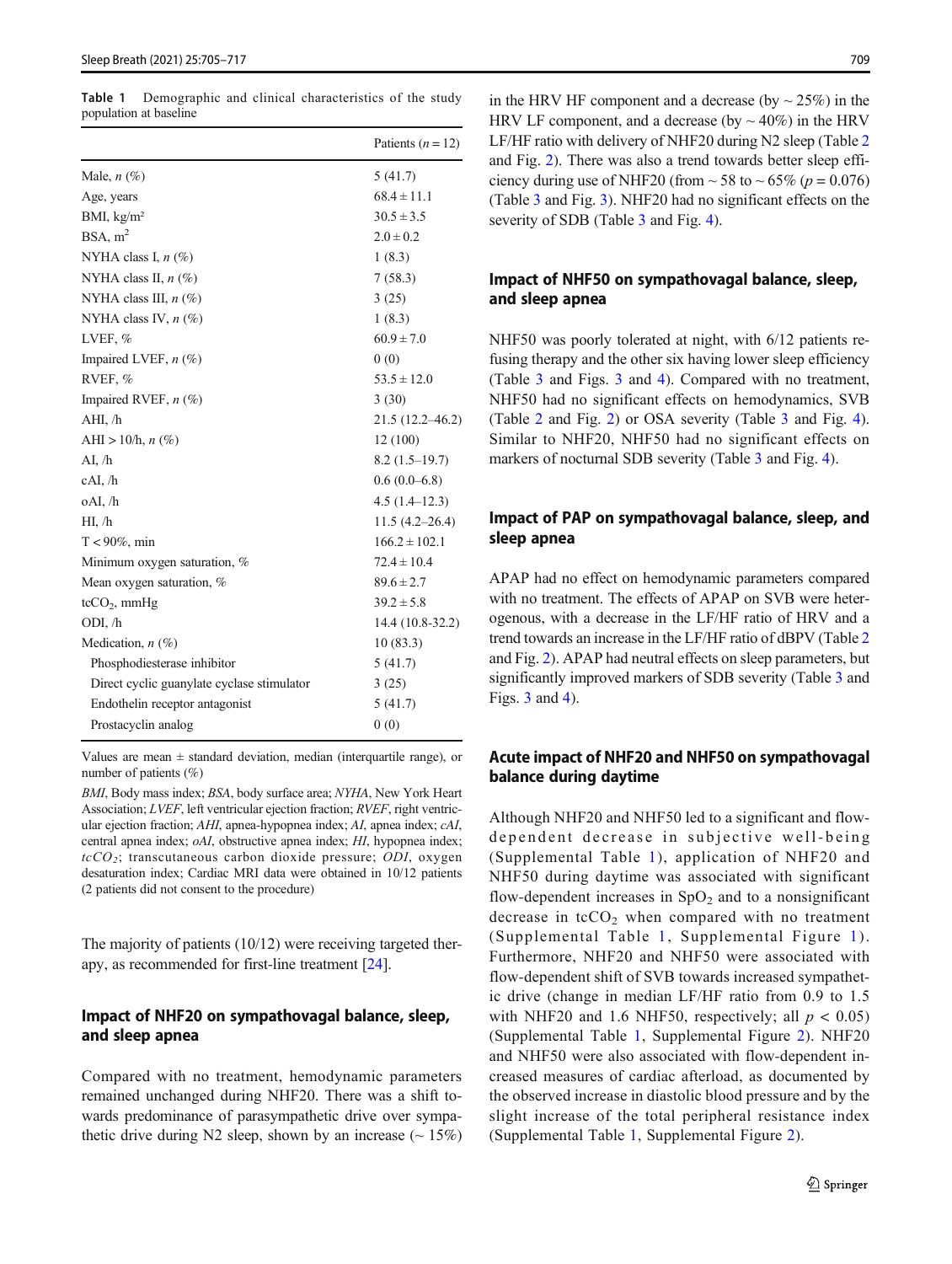|                                        | No treatment $(n = 12)$ | NHF20 $(n = 12)$     | $P$ value <sup>+</sup> | NHF50 $(n = 6)$    | $P$ value <sup>+</sup> | $APAP(n = 12)$         | $P$ value <sup>+</sup> |
|----------------------------------------|-------------------------|----------------------|------------------------|--------------------|------------------------|------------------------|------------------------|
| Sympathovagal balance parameters       |                         |                      |                        |                    |                        |                        |                        |
| HFnuRRI, %                             | $52.8 \pm 25.2$         | $60.1 \pm 23.7$      | 0.005                  | $61.0 \pm 21.4$    | 0.362                  | $59.6 \pm 20.4$        | 0.079                  |
| LFnuRRI, %                             | $47.2 \pm 25.2$         | $39.9 \pm 23.7$      | 0.005                  | $39.1 \pm 21.4$    | 0.362                  | $40.5 \pm 20.4$        | 0.079                  |
| LF/HF nu RRI                           | $1.7 \pm 2.1$           | $1.0 \pm 1.0$        | 0.009                  | $0.9 \pm 0.8$      | 0.193                  | $1.0 \pm 1.0$          | 0.034                  |
| HFnudBPV, %                            | $21.0 \pm 8.1$          | $15.4 \pm 8.1$       | 0.028                  | $17.9 \pm 4.5$     | 0.094                  | $13.6 \pm 8.0$         | 0.004                  |
| LFnudBPV, %                            | $32.2 \pm 10.4$         | $28.2 \pm 11.6$      | 0.247                  | $34.1 \pm 6.6$     | 0.290                  | $33.0 \pm 13.5$        | 0.846                  |
| LF/HF nu dBPV                          | $1.8 \pm 1.1$           | $2.3 \pm 1.7$        | 0.129                  | $2.0 \pm 0.7$      | 0.355                  | $3.3 \pm 2.7$          | 0.060                  |
| BRS slope*                             |                         |                      |                        |                    |                        |                        |                        |
| Up event counts                        | 19.0 (17.0-26.0)        | 21.0 (17.0-39.0)     | 0.637                  | $11.0(9.3-12.8)$   | 0.037                  | $16.0(8.0-24.0)$       | 0.389                  |
| Up events, ms/mmHg                     | $6.0(5.6-14.4)$         | $8.2(5.9-14.5)$      | 0.570                  | $14.5(9.3-27.6)$   | 0.923                  | $13.4(4.6-17.7)$       | 0.652                  |
| Down event count                       | $17.5(16.3-30.3)$       | $25.0(11.3-28.0)$    | 0.978                  | $7.0(6.0-13.0)$    | 0.248                  | $18.0(7.8-24.0)$       | 0.622                  |
| Down events, ms/mmHg                   | $7.6(5.9-13.4)$         | $8.7(7.5-12.1)$      | 0.557                  | $11.0(4.2-12.4)$   | 0.862                  | $10.7(5.7-17.1)$       | 0.084                  |
| Hemodynamic parameters                 |                         |                      |                        |                    |                        |                        |                        |
| Heart rate, $min^{-1}$                 | $69.7 \pm 9.7$          | $65.9 \pm 9.4$       | 0.021                  | $64.3 \pm 12.2$    | 0.155                  | $66.5 \pm 9.0$         | 0.001                  |
| Systolic BP, mmHg                      | $105.9 \pm 13.3$        | $99.8 \pm 8.7$       | 0.242                  | $104.9 \pm 14.9$   | 0.687                  | $106.8 \pm 10.4$       | 0.865                  |
| Diastolic BP, mmHg                     | $61.5 \pm 12.1$         | $59.7 \pm 7.0$       | 0.655                  | $62.6 \pm 6.0$     | 0.730                  | $62.9 \pm 9.8$         | 0.746                  |
| Stroke volume index, mL/m <sup>2</sup> | $25.7 \pm 5.0$          | $24.9 \pm 4.5$       | 0.164                  | $23.3 \pm 3.5$     | 0.391                  | $26.5 \pm 5.3$         | 0.910                  |
| Cardiac index, L/min/ m <sup>2</sup>   | $1.8 \pm 0.4$           | $1.6 \pm 0.4$        | 0.165                  | $1.5 \pm 0.4$      | 0.191                  | $1.8 \pm 0.4$          | 0.193                  |
| TPRI, dynes $m^2$ cm <sup>-5</sup>     | $3680.9 \pm 1198.6$     | $3808.8 \pm 1133.4$  | 0.412                  | $4233.5 \pm 660.0$ | 0.674                  | $3794.3 \pm 1106.1$    | 0.204                  |
| Respiratory parameters                 |                         |                      |                        |                    |                        |                        |                        |
| Mean SpO <sub>2</sub> , $%$            | $90.5 \pm 3.3$          | $91.0 \pm 2.3$       | 0.324                  | $92.0 \pm 1.9$     | 0.586                  | $91.5 \pm 2.7$         | 0.349                  |
| $tcCO2$ , mmHg <sup>**</sup>           | $38.5 \pm 3.7^{\circ}$  | $39.0 \pm 4.6^\circ$ | 0.384                  | $39.6 \pm 5.8$     | 0.650                  | $38.1 \pm 5.7^{\circ}$ | 0.641                  |

<span id="page-5-0"></span>Table 2 Effect of positive airway pressure and nasal high flow therapy on sympathovagal balance and hemodynamics during N2 sleep

Values are mean ± standard deviation or median (interquartile range) for segment of 10 min in duration taken from stable N2 sleep with sinus rhythm. Italicizised data indicates that the  $p$  value is below 0.10

APAP, Automatic positive airway pressure; NHF20, nasal high flow therapy at 20 L/min; NHF50, nasal high flow therapy at 50 L/min; PH, precapillary pulmonary hypertension; BRS Slope, slope of baroreceptor reflex sensitivity (up events and down events); HFnudBPV, high frequency component of diastolic blood pressure variability; HFnuRRI, high frequency component of heart rate variability; LFnudBPV, low frequency component of diastolic blood pressure variability; LF/HF dBPV, relative ratio of low frequency and high frequency component of diastolic blood pressure variability; LFnuRRI, low frequency component of heart rate variability; LF/HF RRI, relative ratio of low frequency and high frequency component of heart rate variability; nu, normalized units (normalized for total power spectra); for both measures a higher ratio reflects increased sympathetic drive as LF component reflects sympathetic drive and HF component (of both HRV and dBPV) reflects parasympathetic drive [\[24](#page-11-0)–[26](#page-11-0), [29\]](#page-11-0); TPRI, total peripheral resistance index

<sup>+</sup> For comparison versus baseline. \*Due to the low number of events in a subset of patients analysis of BRS was performed in 9/12 patients with no treatment and NHF20, and in 4/6 with NHF50, for up events; and in 10/12 patients with no treatment and NHF20, and in 5/6 with NHF50 for down-events. \*\*Due to artifacts in capnometry recordings, analysis was performed in 9/12 patients with no treatment, NHF20 and APAP, and in 3/6 patients with NHF50

# **Discussion**

This is the first study to address the effects of NHF on SVB, sleep, and SDB in adult patients with PH in comparison with PAP therapy. The key findings are as follows: NHF20 was associated with desirable decreases in sympathetic drive during sleep, even in the absence of a significant effect on sleep apnea; PAP therapy slightly improved sleep apnea and significantly improved oxygenation but this does not translate into improved sleep, and effects on SVB were heterogenous; and application of NHF during the day was associated with flow-dependent improvements in gas exchange. However, in contrast to our initial hypothesis, acute application of NHF was associated with flowdependent undesirable increases in sympathetic drive and a flowdependent decrease in subjective well-being.

# Impact of NHF20 on sympathovagal balance, sleep, and sleep apnea

Overall, NHF20 decreased indices of sympathetic drive and increased indices of parasympathetic drive, with a trend towards increased sleep efficiency. However, the level of PAP generated during NHF20 was not sufficient to reduce obstructive apneic or hypopneic events in adults with PH. This is consistent with previous studies showing that every 10 L increase in NHF flow rate generates about 1 cm  $H_2O$  of positive airway pressure [\[36](#page-11-0)]. Current guidelines recommend treating adults with OSA with  $5-12$  cm  $H<sub>2</sub>O$  of PAP, and NHF20 would likely only produce about 2 cm  $H_2O$  of PAP [\[11\]](#page-10-0). However, NHF can have significant effects on obstructive events on children, who require lower PAP levels [\[17](#page-10-0)].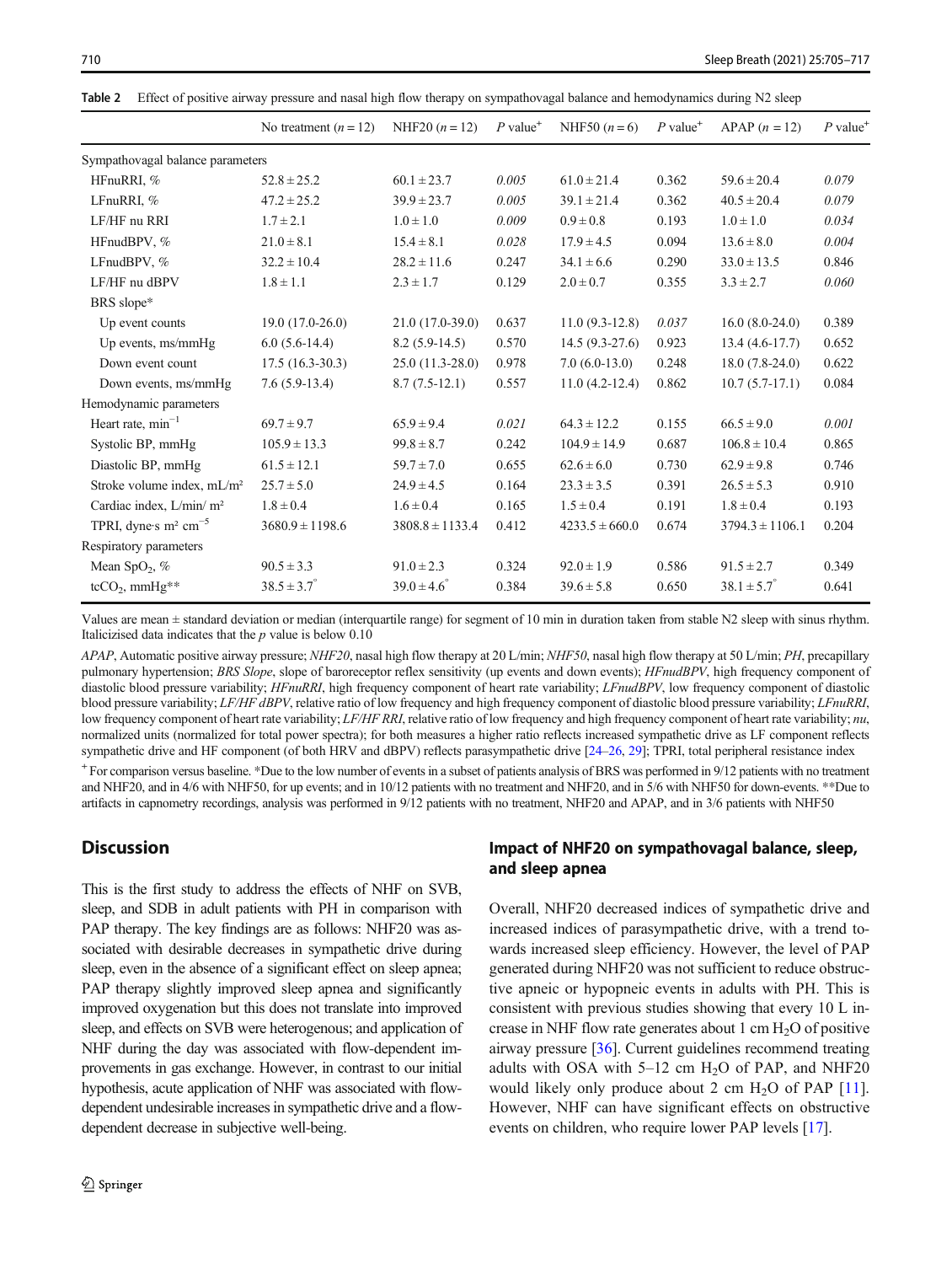<span id="page-6-0"></span>

|  |  |  |  | Table 3 Acute effects of positive airway pressure and nasal high flow therapy on obstructive sleep apnea and sleep |  |
|--|--|--|--|--------------------------------------------------------------------------------------------------------------------|--|
|--|--|--|--|--------------------------------------------------------------------------------------------------------------------|--|

|                                                                                     | No treatment<br>$(n=12)$                       | NHF20 $(n = 12)$                                 | $\boldsymbol{P}$<br>value <sup>+</sup> | NHF50 $(n = 6)$                                   | $\overline{P}$<br>value <sup>+</sup> | APAP $(n = 12)$                                 | $\overline{P}$<br>value <sup>+</sup> |
|-------------------------------------------------------------------------------------|------------------------------------------------|--------------------------------------------------|----------------------------------------|---------------------------------------------------|--------------------------------------|-------------------------------------------------|--------------------------------------|
| Duration of intervention, min<br>$(\%$ TIB of the entire night)                     | $136.8 \pm 35.1$<br>$(30.3 \pm 7.8)$           | $130.2 \pm 36.8$<br>$(28.7 \pm 7.5)$             | 0.569<br>$(0.5 -$<br>69)               | $87.2 \pm 30.2$<br>$(19.5 \pm 6.2)$               | 0.142<br>$(0.1 -$<br>35)             | $133.2 \pm 47.2$<br>$(29.4 \pm 10.0)$           | 0.856<br>$(0.8 -$<br>37)             |
| Duration asleep (TST), min (% TIB $69.5$ (54.9–96.6)<br>of the intervention period) | $(58.4 \pm 19.4)$                              | $83.0(71.3 - 92.6)$<br>$(65.4 \pm 15.5)$         | 0.266<br>$(0.0-$<br>75)                | $45.5(27.8 - 62.9)$<br>$(52.6 \pm 25.3)$          | 0.069<br>$(0.0-$<br>60)              | $71.0(56.3-93.5)$<br>$(58.0 \pm 21.1)$          | 0.770<br>$(0.9 -$<br>53)             |
| Supine (% TST)                                                                      | $76.8(31.9-100.0)$                             | $97.6(49.0 - 100.0)$                             | 0.313                                  | $56.7(12.7-91.2)$                                 | 0.500                                | $85.0(50.9-100.0)$                              | 0.520                                |
| Sleep                                                                               |                                                |                                                  |                                        |                                                   |                                      |                                                 |                                      |
| Awake, min (% of the intervention $51.5$ (39.1–81.8)<br>period)                     | (48.4)<br>$(29.8 - 56.8)$                      | $41.8(30.5 - 65.9)$<br>(32.2)<br>$(23.7 - 45.8)$ | 0.077<br>$(0.0-$<br>61)                | $37.8(26.6 - 56.4)$<br>(47.3)<br>$(37.5 - 65.1))$ | 0.985<br>$(0.0 -$<br>60)             | $60.0(33.1-79.8)$<br>(40.2)<br>$(29.3 - 53.5))$ | 0.869<br>$(0.9 -$<br>53)             |
| TST, min (% of the intervention<br>period)                                          | $69.5(54.9-96.6)$<br>$(58.4 \pm 19.4)$         | 83.0 (71.3–92.6)<br>$(65.4 \pm 15.5)$            | 0.266<br>$(0.0-$<br>75)                | $45.5(27.8 - 62.9)$<br>$(52.6 \pm 25.3)$          | 0.069<br>$(0.0-$<br>60)              | $71.0(56.3 - 93.5)$<br>$(58.0 \pm 21.1)$        | 0.770<br>$(0.9 -$<br>53)             |
| $N1$ , min (% of the intervention<br>period)                                        | $8.8(7.3-14.1)$<br>(13.6)<br>$(7.7-23.0)$      | $6.3$ $(4.5-10.8)$ $(7.7)$<br>$(5.8 - 11.1)$     | 0.004<br>$(0.0-$<br>05)                | $5.0$ $(3.1-6.1)$ $(11.9)$<br>$(8.4 - 14.2)$      | 0.127<br>$(0.9 -$<br>02)             | $8.5(4.8-14.4)(9.4)$<br>$(6.7-19.8)$            | 0.466<br>$(0.2 -$<br>96)             |
| $N2$ , min (% of the intervention<br>period)                                        | $36.0(25.0-53.4)$<br>(53.1)<br>$(37.4 - 60.9)$ | 46.5 (34.0–59.4)<br>(60.5)<br>$(48.7 - 69.0)$    | 0.233<br>$(0.4 -$<br>87)               | $20.3(14.0-31.0)$<br>(55.9)<br>$(33.2 - 60.3)$    | 0.057<br>$(0.8 -$<br>37)             | $40.5(29.8-52.1)$<br>(55.1)<br>$(43.1 - 75.4)$  | 0.813<br>$(0.4 -$<br>69)             |
| N3, min $%$ of the intervention<br>period)                                          | $11.3(0.8-29.5)$<br>(18.4)<br>$(1.6 - 42.5)$   | $14.3(8.5-24.0)$<br>(22.9)<br>$(11.3 - 28.8)$    | 0.610<br>$(0.8 -$<br>09)               | $0.0(0.0-13.9)(0.0)$<br>$(0.0-22.7)$              | 0.313<br>$(0.5 -$<br>40)             | $14.0(0.8-24.1)$<br>(15.4)<br>$(3.5 - 28.4)$    | 0.610<br>$(0.6 -$<br>73)             |
| REM, min (% of the intervention<br>period)                                          | $0.5(0.0-15.3)(0.9)$<br>$(0.0-15.8)$           | $10.3(0.0-17.8)$<br>(10.7)<br>$(0.0-20.1)$       | 0.668<br>$(0.4 -$<br>36)               | $4.8(0.0-10.3)(15.9 0.445)$<br>$(0.0 - 33.5)$     | $(0.2 -$<br>95)                      | $0.0(0.0-10.0)(0.0)$<br>$(0.0 - 8.9)$           | 0.859<br>$(0.8 -$<br>(06)            |
| Sleep efficiency, %                                                                 | $58.3 \pm 19.6$                                | $65.4 \pm 15.5$                                  | 0.076                                  | $52.6 \pm 25.3$                                   | 0.059                                | $57.8 \pm 21.0$                                 | 0.941                                |
| Arousal index, /h                                                                   | $19.0(12.3-30.0)$                              | $17.4(14.8-25.2)$                                | 0.981                                  | $10.3(6.5-14.6)$                                  | 0.438                                | $17.5(10.1 - 22.8)$                             | 0.453                                |
| Respiratory-related arousals, /h                                                    | $5.7(2.7-14.3)$                                | $11.1(7.8-13.9)$                                 | 0.580                                  | $2.8(0.5-23.1)$                                   | 0.604                                | $3.9(2.0-13.0)$                                 | 0.325                                |
| PLM-related arousals, /h                                                            | $5.4(0.0-16.1)$                                | $0.7(0.0-6.2)$                                   | 0.098                                  | $3.5(0.0-8.4)$                                    | 0.810                                | $0.6(0.0-5.2)$                                  | 0.149                                |
| Sleep-related breathing                                                             |                                                |                                                  |                                        |                                                   |                                      |                                                 |                                      |
| AHI, /h                                                                             | $20.8(9.6 - 38.4)$                             | 28.5 (17.0-46.8)                                 | 0.465                                  | $6.5(2.4-49.0)$                                   | 0.741                                | $6.3(4.9-32.4)$                                 | 0.254                                |
| AI, /h                                                                              | $6.9(0.9-19.4)$                                | $1.1(0.5-7.1)$                                   | 0.667                                  | $2.4(0.2 - 12.7)$                                 | 0.687                                | $0.5(0.0-22.5)$                                 | 0.557                                |
| cAI, /h                                                                             | $0.0(0.0-0.3)$                                 | $0.0(0.0-0.1)$                                   | 0.813                                  | $1.9(0.0-7.6)$                                    | 0.138                                | $0.4(0.0-9.0)$                                  | 0.156                                |
| oAI, /h                                                                             | $6.9(0.5-14.0)$                                | $0.6(0.0-2.4)$                                   | 0.266                                  | $0.0(0.0-5.0)$                                    | 0.125                                | $0.0(0.0-3.1)$                                  | 0.322                                |
| HI, /h                                                                              | $9.2(6.6-17.7)$                                | $19.7(3.4 - 30.9)$                               | 0.094                                  | $4.2(2.2 - 28.0)$                                 | 0.788                                | $4.0(0.0-10.1)$                                 | 0.097                                |
| Mean oxygen saturation                                                              | $88.4 \pm 3.8$                                 | $89.0 \pm 2.8$                                   | 0.455                                  | $90.5 \pm 1.9$                                    | 0.718                                | $90.9 \pm 2.5$                                  | 0.004                                |
| Time with oxygen saturation<br>$< 90\%$ , min                                       | 56.1 (18.9–79.6)                               | 39.5 (24.7-69.8)                                 | 1.000                                  | $8.9(5.8-53.6)$                                   | 0.405                                | $15.0(5.6-31.5)$                                | 0.044                                |
| Minimum oxygen, %                                                                   | $79.9 \pm 7.5$                                 | $76.3 \pm 11.5$                                  | 0.733                                  | $84.3 \pm 6.1$                                    | 0.684                                | $83.7 \pm 4.7$                                  | 0.151                                |
| ODI, /h                                                                             | $10.2(6.2 - 17.5)$                             | $21.5(11.0-31.0)$                                | 0.239                                  | $4.7(0.5-24.8)$                                   | 0.857                                | $4.8(2.4-17.3)$                                 | 0.347                                |
| $tcCO2 mmHg*$                                                                       | $39.9 \pm 6.2$                                 | $40.1 \pm 6.6$                                   | 0.662                                  | $42.3 \pm 8.4$                                    | 0.417                                | $38.1 \pm 4.9$                                  | 0.176                                |

Values are mean ± standard deviation or median (interquartile range) for each intervention of about 2 hours in length at night. Italicizised data indicates that the  $p$  value is below 0.10

PAP, Positive airway pressure; NHF, nasal high flow; PH, precapillary pulmonary hypertension; TIB, time in bed; TST, total sleep time; N3, N3 sleep; REM, rapid eye movement sleep; PLM, periodic limb movements; AHI, apnea-hypopnea index; AI, apnea index; oAI, obstructive apnea index; ODI, oxygen desaturation index. <sup>+</sup> For comparison versus baseline. \* Due to artifacts in capnometry recordings data analysis was possible in only 5/6 patients with NHF50

Based on the low levels of PAP delivered, the reduced sympathetic drive observed in sleeping PH patients treated with NHF20 can only be explained by the effects on dead space ventilation [[20\]](#page-11-0). It has previously been shown that wasted ventilation (i.e., dead space ventilation) contributes to chronic hyperventilation, dyspnea, and air hunger in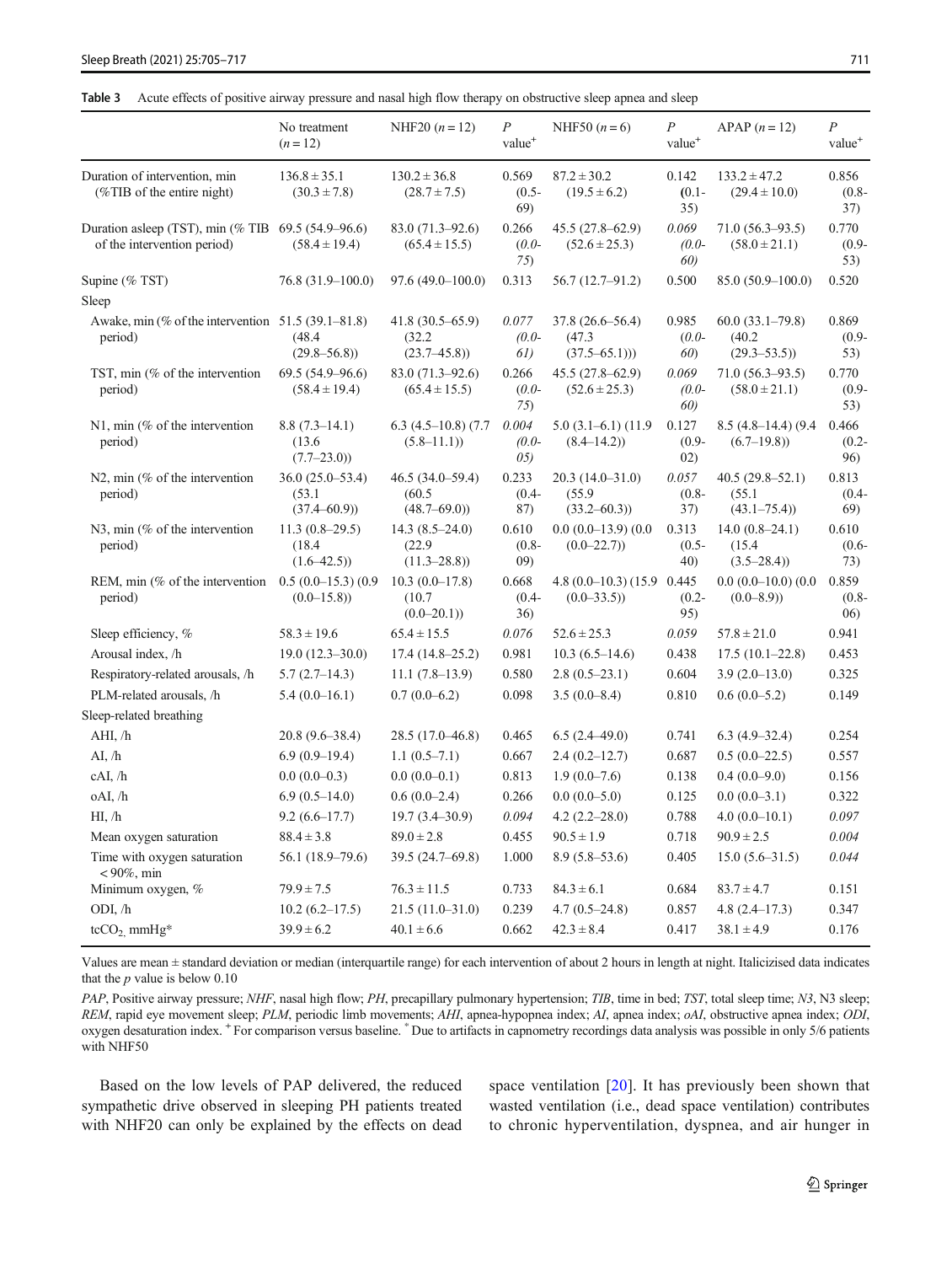<span id="page-7-0"></span>

Fig. 2 Impact of nasal high flow therapy at 20 L/min (NHF 20), nasal high flow therapy at 50 L/min (NHF50), and automatically titrating positive airway pressure (APAP) compared with no treatment (NT) on sympathovagal balance. dBP, diastolic blood pressure; HF, high frequency component; LF, low frequency component; LF/HF, low frequency/high

frequency component ratio; nu RRI, heart rate variability normalized for total power spectra (normalized units). Bars show mean values with standard deviation (lines) derived from segments of 10 min taken from stable N2 sleep with sinus rhythm

patients with PH, causing physical exhaustion and sympathetic overactivity [\[21](#page-11-0), [37\]](#page-11-0). NHF has been shown to reduce dead space ventilation and make breathing more efficient, as

previously demonstrated in ten healthy volunteers using scintigraphy and directly measuring oxygen  $(O_2)$  and  $CO_2$  in the upper airways [[22](#page-11-0)].

movement (REM) sleep (e), and overall sleep efficiency (f). Bars show



Fig. 3 Impact of nasal high flow therapy at 20 L/min (NHF 20), nasal high flow therapy at 50 L/min (NHF50) and automatically titrating positive airway pressure (APAP) compared with no treatment (NT) during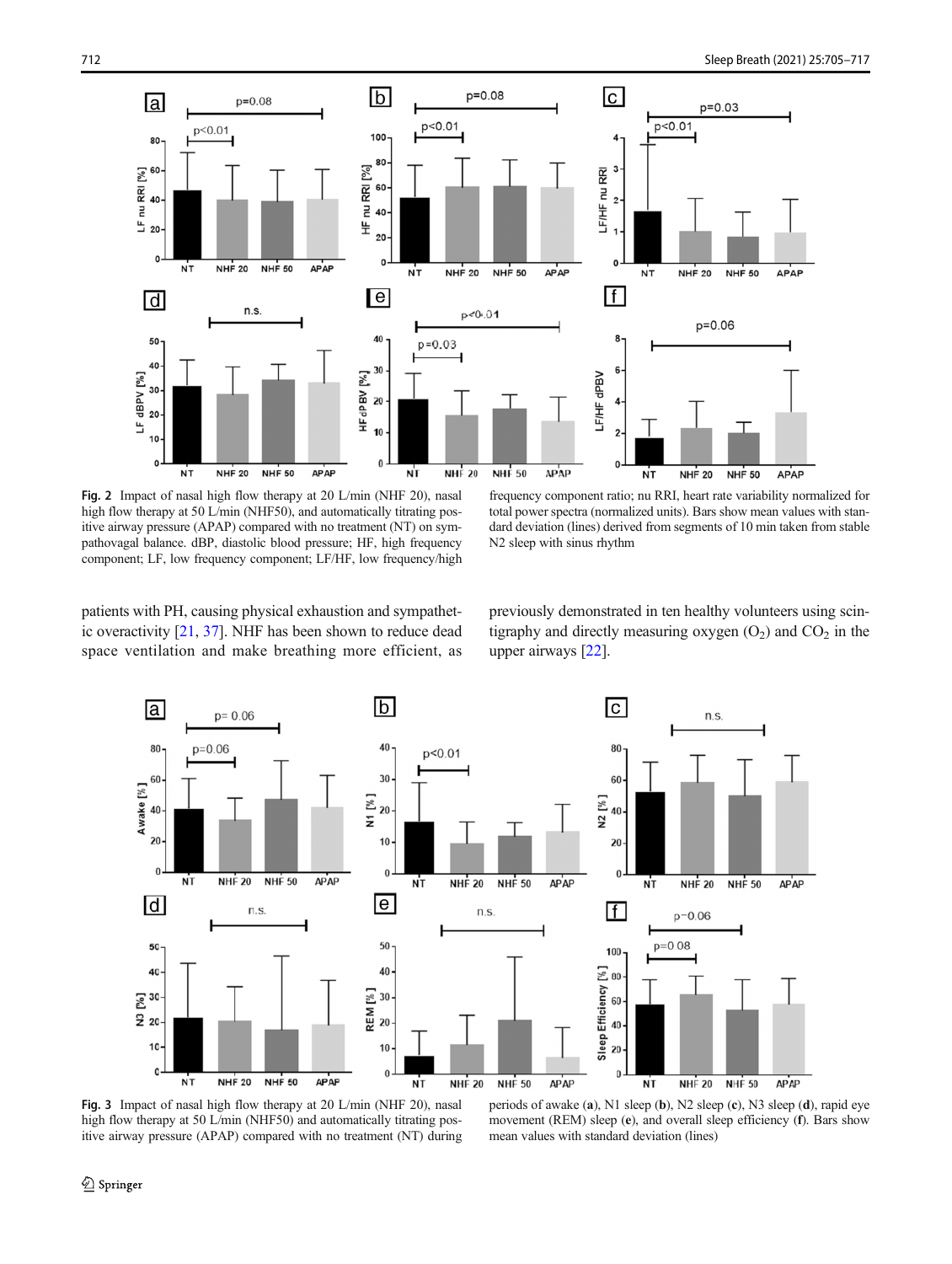<span id="page-8-0"></span>

Fig. 4 Impact of nasal high flow therapy at 20 L/min (NHF 20), nasal high flow therapy at 50 L/min (NHF50) and automatically titrating positive airway pressure (APAP) compared with no treatment (NT) on sleeprelated breathing parameters: apnea-hypopnea index (a), obstructive

## apnea index (b), hypopnea index (c), mean oxygen saturation (d), mean trans cutaneous carbon dioxide (tcCO<sub>2</sub>) (e). Bars show mean values with standard deviation (lines)

## Impact of NHF50 on sympathovagal balance, sleep, and sleep apnea

We found that NHF50 was poorly tolerated by ambulatory patients with PH. This appears to contradict previous studies showing marked improvement of respiratory parameters and subjective well-being during treatment with NHF50 in patients with chronic obstructive pulmonary disease (COPD), heart failure, or acute hypercapnic respiratory failure [\[38](#page-11-0)–[42\]](#page-11-0). In contrast, the patients with stable PH in our study complained about the noise and uncomfortable nasal sensations during use of NHF50. This discomfort was so severe that half of all patients requested to discontinue treatment after several minutes. The fact that sleep efficiency was reduced in the six patients who tolerated use of NHF50 for 2 h reinforces the observation that this flow rate is poorly tolerated at night. However, at a flow rate of 50 L/min, NHF has the potential to generate up to 5 cm H2O of PAP, which is at the lower end of the range of pressured recommended for PAP therapy of OSA [\[11](#page-10-0)]. Unfortunately, the decreased power resulting from the withdrawal of half the patients during use of NHF50 means that definitive conclusions about PAP delivery and treatment of OSA cannot be made.

## Impact of PAP on sympathovagal balance, sleep, and sleep apnea

As expected, use of PAP improved SDB in patients with PH but did not lead to improved sleep in our study. The effects of PAP therapy on SVB are heterogenous. A previous study in patients with left-sided heart failure showed that PAP may have hypotensive effects [\[15](#page-10-0)], leading to unwanted increases in sympathetic drive that may counteract the positive effects associated with reversal of upper airway obstructions [[15\]](#page-10-0). This complex SVB scenario is covered by our data. On the one hand, there is a decrease in the LF/HF ratio based upon HRV analysis (which may reflect the overall picture of SVB best, showing an overall desired decrease in SVB derived from upper airway stability through PAP). On the other hand, there is a trend towards an increase in the LF/HF ratio of dBPV analysis (which may reflect the negative effect of PAP on the right heart due to decreased venous return) [\[29](#page-11-0)–[31](#page-11-0), [33\]](#page-11-0). It has been speculated that PAP therapy has hypotensive effects in patients with right ventricular dysfunction (with increased sympathetic drive as a response) [\[15](#page-10-0)]. Olsson and colleagues showed this in a study on patients with PH [[43\]](#page-11-0). Although the present study did not reveal adverse effects of PAP on blood pressure, the effects of PAP therapy on blood pressure may have been there, which was slightly higher during PAP compared with no treatment. This may apply to automatically titrating PAP therapy (as used in the present study) in particular (compared with continuous PAP therapy, which delivers a more constant and, on average, probably lower level of pressure) [[44\]](#page-11-0). As a result, the present study adds to the growing body of evidence that initiation of PAP therapy in patients with PH and obstructive sleep apnea should be a highly individualized decision.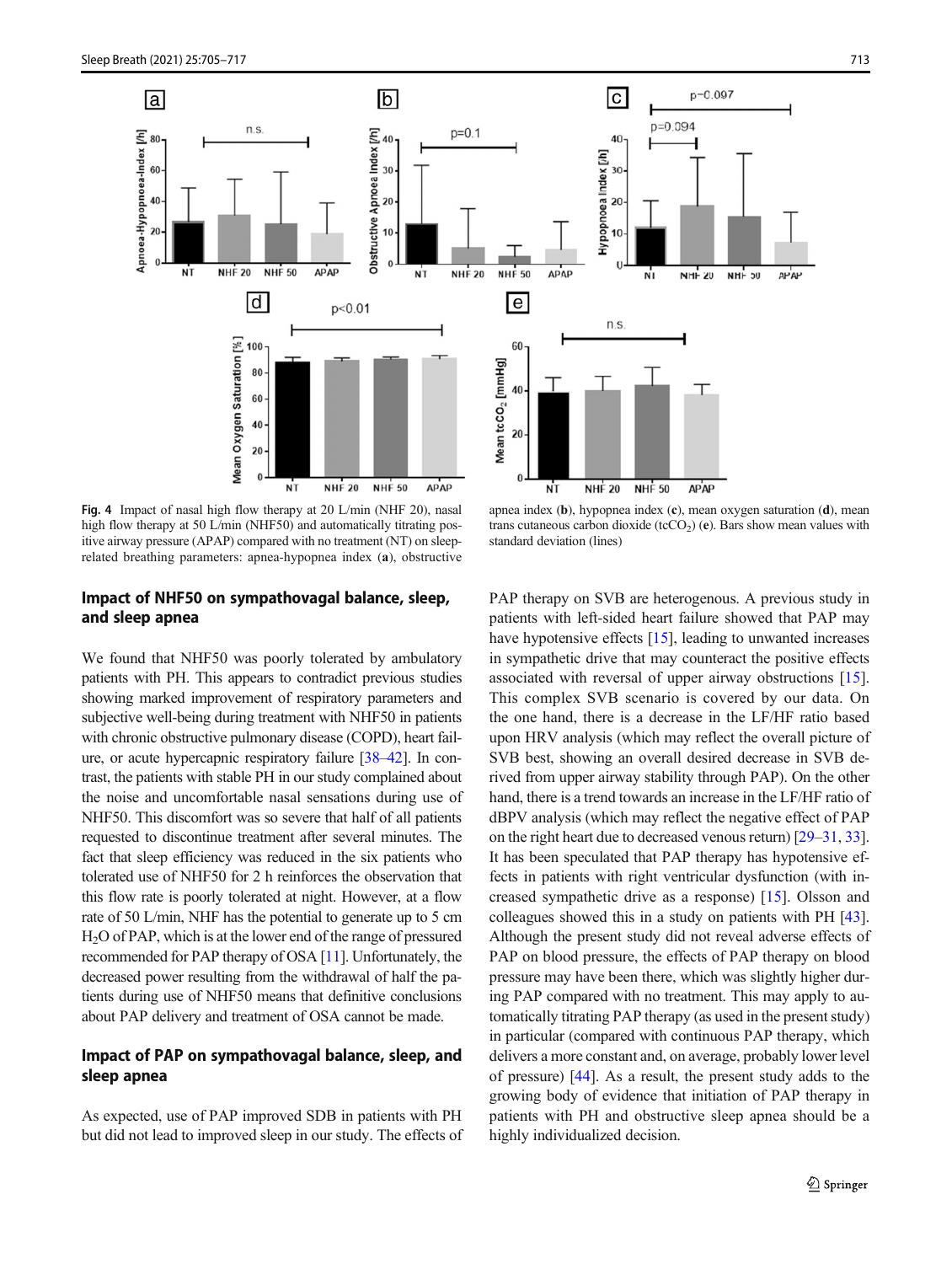## Short-term effects of NHF on sympathovagal balance at daytime

Flow-dependent favorable effects of NHF on gas exchange have been previously described [\[22](#page-11-0)]. Flow-dependent improvements in oxygenation, reduced anatomical dead space, improved breathing efficiency and generation of PAP have been discussed as potential mechanisms [\[22\]](#page-11-0). We hypothesized that clearance of anatomical dead space by NHF would translate into improved wellbeing and a decrease in sympathetic drive in the awake state. In fact, we found the exact opposite, with SVB parameters showing a relative, flowdependent increase in sympathetic activity. Two main mechanisms may help explain these results. Firstly, the effects of NHF on oxygen saturation may differ between daytime and nighttime. During the day, NHF20 increased mean  $SpO<sub>2</sub>$  from approximately 91 to 93%, while at nighttime, where hypoxia has previously been described to be more severe [\[8](#page-10-0), [10](#page-10-0)], mean oxygen saturation was approximately 88% in the same patients. Faster and greater increases in oxygen saturation have been shown to be associated with increased levels of oxygen radicals, which in turn are associated with poor functional status in patients with heart failure [\[43](#page-11-0), [45](#page-12-0)–[47](#page-12-0)]. It appears that differences in the effects of NHF20 on oxygen saturation also account for the unwanted increase in sympathetic drive during daytime and a beneficial reduction in sympathetic drive at night in the present study. Additionally, patient frustrations and lack of tolerance with NHF20 and NHF50 usage during the day may trigger cortical mechanisms of sympathetic activation, overcoming the beneficial effects on dead space. Conversely, this was only true for NHF50 usage at night, whereas NHF20 was better tolerated and beneficial effects on dead space did occur.

#### Study limitations

Despite the comprehensive approach taken, our study has limitations that should be considered. Firstly, the sample size was small, and although the study was adequately powered to investigate the effects of NHF and PAP on SVB, it was probably underpowered for assessment of effects on sleep-related breathing. This is particularly true for the effects of NHF50 at night because half of all patients declined treatment. Also in that sense and taking into account the statistical assumption behind the calculation of the Bonferroni post hoc corrections for multiple  $t$  tests actual  $p$  values reported in Tables [2](#page-5-0) and [3](#page-6-0) and Supplemental Table 1 should be interpreted with caution, but statistically significant  $p$  values on HRV obtained and reported for HRV were still significant even taking into account the Bonferroni post hoc correction

Secondly, the duration of interventions was limited to 2 h, and it is possible that longer periods of NHF may have had different effects on study outcomes. Future studies with longer

use of NHF are needed to test the hypothesis that NHF20 favorably alters sympathetic drive and improves the functional status of patients with precapillary PH. Likewise, we do not know whether longer periods of PAP treatment of OSA in PH might decrease sympathetic drive.

Thirdly, sympathetic drive was not measured invasively (e.g., by direct recording of muscle sympathetic nerve activity [MSNA]). Noninvasive recording of HRV and BPV can only provide a general estimation of SVB, which includes the vagal component. However, close correlation between MSNA and HRV/BPV measurements (LF/HF ratios in particular) have previously been shown in healthy volunteers and patients with heart failure [\[33](#page-11-0), [48](#page-12-0), [49](#page-12-0)], and the use of this methodology under different breathing and ventilation-related experimental conditions has previously been established by our group [[50\]](#page-12-0).

Fourthly, PAP therapy was not manually titrated to optimal pressures, which may explain why the pressure range used (5– 12 cm  $H_2O$ ) did not completely normalize the AHI. Ultimately, the results obtained in the present study in patients with PH cannot be applied to different patient populations such as patients with COPD wherein NHF may correct hypoxia and dead space ventilation; the result of which may result in decreased sympathetic drive [\[51,](#page-12-0) [52\]](#page-12-0).

Fifthly, another limitation of the study was that the 10 min N2 intervals chosen were not adjusted for respiratory rate. However, as the segments were only 2 h long, it was extremely difficult to find distinct 10 min recordings of constant stable N2 with no artifacts and comparable respiratory rates. Furthermore, in a nighttime setting, it would not have been possible to additionally adjust for respiratory rate as previously established by our group [\[53](#page-12-0), [54\]](#page-12-0).

Finally, scoring of PSG raw data was performed using an unblinded approach regarding the intervention being used (no treatment, NHF20, NHF50, APAP). Ideally, the scorers would have been blinded to this information.

# Conclusion

In conclusion, the effects of NHF on sleep and sympathetic drive in ambulatory patients with precapillary PH and OSA are complex and highly dependent on both the flow rate used and whether the patient is awake or asleep. Desired decreases in sympathetic drive during sleep were achieved with NHF20 (but not NHF50), but this was not the case when patients were awake and fully conscious. The effects of NHF20 on SVB occurred even in the absence of improvements in OSA and are most likely to have occured due to washout of anatomical dead space. In contrast, NHF50 was poorly tolerated by ambulatory patients with PH. Future studies applying long-term use of NHF20 are needed to test whether this intervention favorably alters sympathetic drive and improves the functional status of patients with precapillary PH.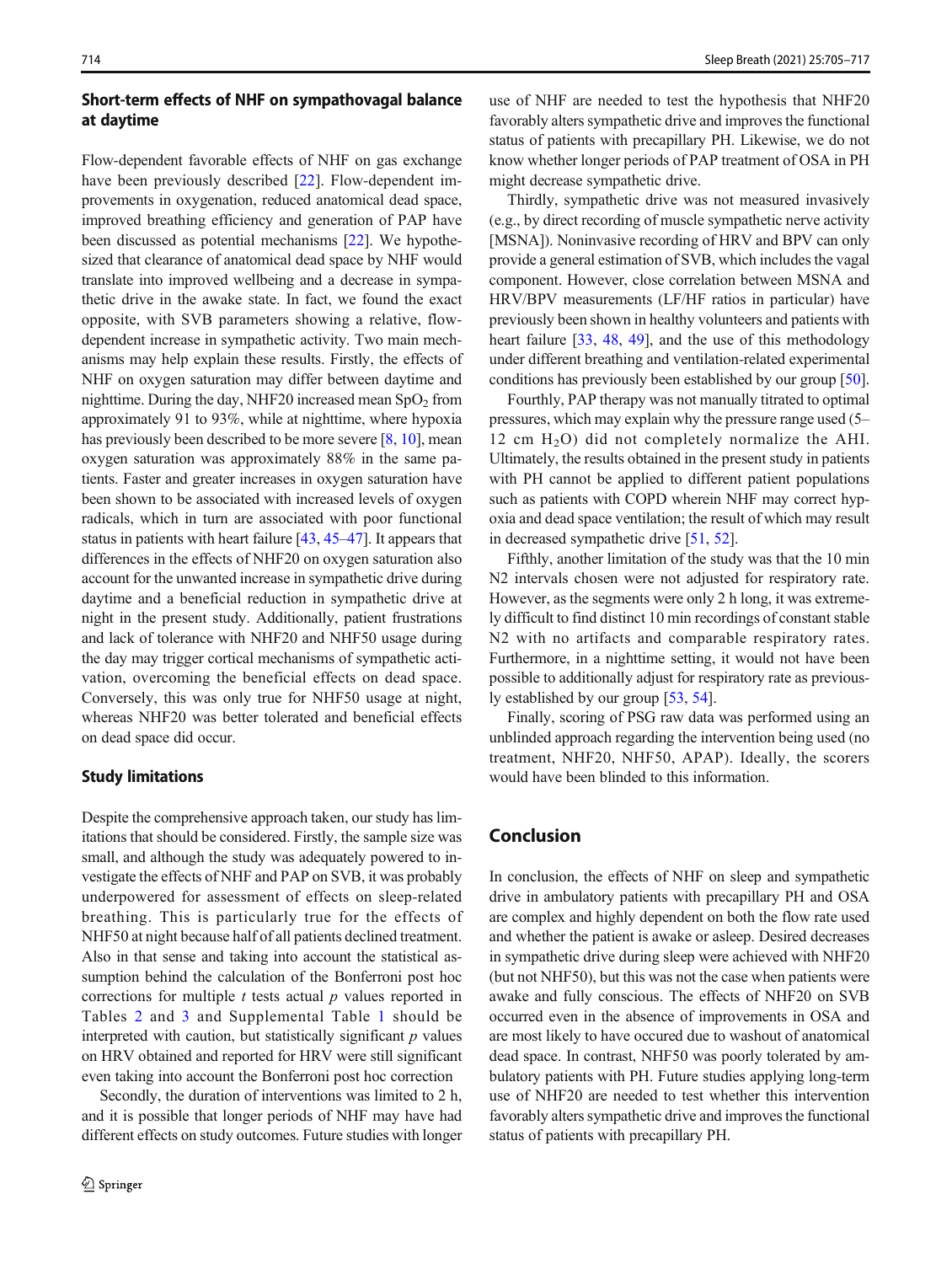<span id="page-10-0"></span>Acknowledgment We gratefully acknowledge Mr. Christian Glatz's and Mr. Salvador Perez's kind technical assistance in collecting our data, Dr Tobias Brix's help in editing tables and figures and Dr Juergen Fortin's support with analyzing and interpreting autonomic nervous system, SVB and hemodynamic data. English language editing assistance was provided by Nicola Ryan, independent medical writer.

Authors' contributions JS, MB, and HS designed the study. BB and JS were responsible for data collection. JS, BB, and CT performed the statistical analyses, and JS, PS, BB, AB, MB, and AG prepared the manuscript, which was critically revised and amended by MB, PS, CP, HS, WR, MM, CT, MD, and AB.

Funding information Open Access funding provided by Projekt DEAL. For this study, JS is supported by the Else-Kröner-Fresenius Stiftung (Grant SP A109).

#### Compliance with ethical standards

Ethics Statement The study protocol has been approved by the research institute´s committee on human research (AZ 2017-750-f-S). Subjects gave their written consent.

Conflict of interest JS is supported by the Kommission für Innovative Medizinische Forschung an der Medizinischen Fakultät Muenster (IMF Grant SP 11 18 15), the Deutsche Herzstiftung (DHS Grant S/01/19), the young investigator research from Scuola Superiore Sant'Anna Pisa (Curriculum Ph.D. in Translational Medicine) and has received travel grants and lecture honoraria from Boehringer Ingelheim and Chiesi (all) outside the present work. MB has been supported by Sanofi Genzyme and Löwenstein Medical outside this work. MB has received speaker honoraria and travel grants from Sanofi Genzyme, UCB Pharma and Löwenstein Medical outside this work. MD reports to have received travel grants and/ or speaking fees and/or fees for consulting from Actelion, Astra Zeneca, Bayer, Berlin Chemie, Boehringer, Chiesi, GSK, Hamilton, Heinen und Löwenstein, Intermune, Linde, Novartis, Pfizer, Philips Respironics, ResMed, Roche and Weinmann outside the present work

AG, HS, BB, PS, CP, ME, HS, WR, MM, CT and AB declare no conflicts of interest in the context of the present study.

Disclaimer The funders had no role in study design, data collection and analysis, decision to publish or preparation of the manuscript.

Open Access This article is licensed under a Creative Commons Attribution 4.0 International License, which permits use, sharing, adaptation, distribution and reproduction in any medium or format, as long as you give appropriate credit to the original author(s) and the source, provide a link to the Creative Commons licence, and indicate if changes were made. The images or other third party material in this article are included in the article's Creative Commons licence, unless indicated otherwise in a credit line to the material. If material is not included in the article's Creative Commons licence and your intended use is not permitted by statutory regulation or exceeds the permitted use, you will need to obtain permission directly from the copyright holder. To view a copy of this licence, visit [http://creativecommons.org/licenses/by/4.0/.](https://doi.org/)

#### References

1. Velez-Roa S, Ciarka A, Najem B, Vachiery JL, Naeije R, van de Borne P (2004) Increased sympathetic nerve activity in pulmonary artery hypertension. Circulation 110:1308–1312

- 2. Hoeper MM, Kramer T, Pan Z et al (2017) Mortality in pulmonary arterial hypertension: prediction by the 2015 European pulmonary hypertension guidelines risk stratification model. Eur Respir J 50(2):1700740
- 3. Lammers AE, Munnery E, Hislop AA, Haworth SG (2010) Heart rate variability predicts outcome in children with pulmonary arterial hypertension. Int J Cardiol 142:159–165
- 4. Da Silva Gonçalves Bós D, Van Der Bruggen CEE, Kurakula K et al (2018) Contribution of impaired parasympathetic activity to right ventricular dysfunction and pulmonary vascular remodeling in pulmonary arterial hypertension. Circulation 137:910–924
- 5. Yi HT, Hsieh YC, Wu TJ, Huang JL, Lin WW, Liang KW, Su CS, Tsai WJ, Wang KY (2014) Heart rate variability parameters and ventricular arrhythmia correlate with pulmonary arterial pressure in adult patients with idiopathic pulmonary arterial hypertension. Heart Lung 43:534–540
- 6. Semen K, Yelisyeyeva O, Jarocka-Karpowicz I, Kaminskyy D, Solovey L, Skrzydlewska E, Yavorskyi O (2016) Sildenafil reduces signs of oxidative stress in pulmonary arterial hypertension: evaluation by fatty acid composition, level of hydroxynonenal and heart rate variability. Redox Biol 7:48–57
- 7. Yoshida K, Saku K, Kamada K, Abe K, Tanaka-Ishikawa M, Tohyama T, Nishikawa T, Kishi T, Sunagawa K, Tsutsui H (2018) Electrical vagal nerve stimulation ameliorates pulmonary vascular remodeling and improves survival in rats with severe pulmonary arterial hypertension. JACC Basic Transl Sci 3:657–671
- 8. Minic M, Ryan CM (2015) Significance of obstructive sleep apnea in the patient with pulmonary hypertension. Curr Opin Pulm Med 21:569–578
- 9. Vitarelli A, Terzano C, Saponara M, Gaudio C, Mangieri E, Capotosto L, Pergolini M, D'Orazio S, Continanza G, Cimino E (2015) Assessment of right ventricular function in obstructive sleep apnea syndrome and effects of continuous positive airway pressure therapy: a pilot study. Can J Cardiol 31:823–831
- 10. Minic M, Granton JT, Ryan CM (2014) Sleep disordered breathing in group 1 pulmonary arterial hypertension. J Clin Sleep Med 10: 277–283
- 11. Ramar K, Dort LC, Katz SG, Lettieri CJ, Harrod CG, Thomas SM, Chervin RD (2015) Clinical Practice Guideline for the Treatment of Obstructive Sleep Apnea and Snoring with Oral Appliance Therapy: An Update for 2015. J Clin Sleep Med 11:773–827
- 12. Spicuzza L, Bernardi L, Balsamo R, Ciancio N, Polosa R, di Maria G (2006) Effect of treatment with nasal continuous positive airway pressure on ventilatory response to hypoxia and hypercapnia in patients with sleep apnea syndrome. Chest 130:774–779
- 13. Garet M, Barthélémy JC, Degache F et al (2006) Modulations of human autonomic function induced by positive pressure-assisted breathing. Clin Physiol Funct Imaging 26:15–20
- 14. Bradley TD, Floras JS (2009) Obstructive sleep apnoea and its cardiovascular consequences. Lancet 373:82–93
- 15. Oldenburg O, Bartsch S, Bitter T, Schmalgemeier H, Fischbach T, Westerheide N, Horstkotte D (2012) Hypotensive effects of positive airway pressure ventilation in heart failure patients with sleepdisordered breathing. Sleep Breath 16:753–757
- 16. Spießhöfer J, Fox H, Lehmann R, Efken C, Heinrich J, Bitter T, Körber B, Horstkotte D, Oldenburg O (2016) Heterogenous haemodynamic effects of adaptive servoventilation therapy in sleeping patients with heart failure and Cheyne–Stokes respiration compared to healthy volunteers. Heart Vessel 31:1117–1130
- 17. Joseph L, Goldberg S, Shitrit M, Picard E (2015) High-flow nasal cannula therapy for obstructive sleep apnea in children. J Clin Sleep Med 11:9–12
- 18. McGinley B, Halbower A, Schwartz AR, Smith PL, Patil SP, Schneider H (2009) Effect of a high-flow open nasal cannula system on obstructive sleep apnea in children. Pediatrics 124:179–188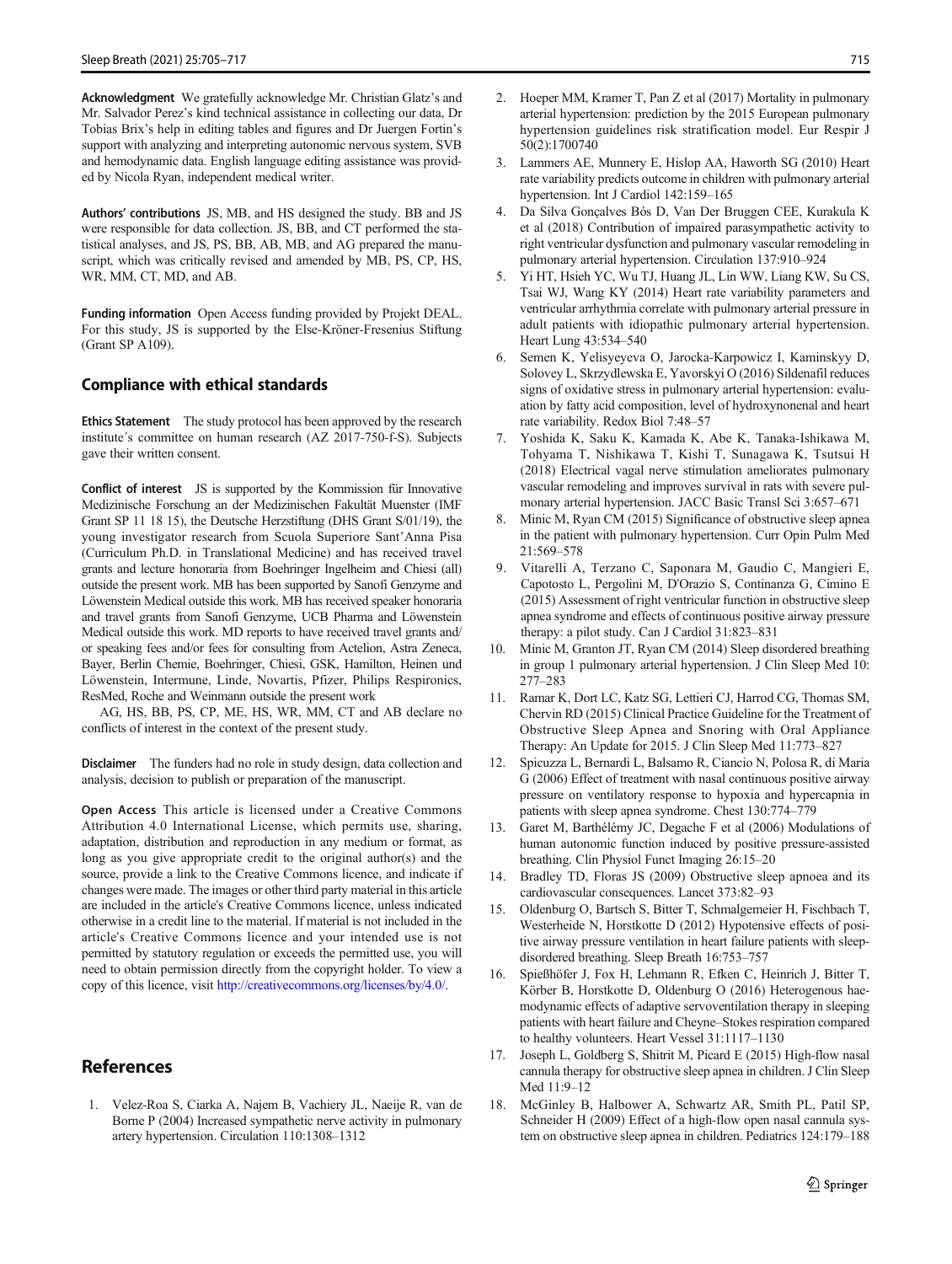- <span id="page-11-0"></span>19. Hawkins S, Huston S, Campbell K, Halbower A (2017) High-flow, heated, humidified air via nasal cannula treats CPAP-intolerant children with obstructive sleep apnea. J Clin Sleep Med 13:981– 989
- 20. Robertson HT (2015) Dead space: the physiology of wasted ventilation. Eur Respir J 45:1704–1716
- 21. Godinas L, Sattler C, Lau EM, Jaïs X, Taniguchi Y, Jevnikar M, Weatherald J, Sitbon O, Savale L, Montani D, Simonneau G, Humbert M, Laveneziana P, Garcia G (2017) Dead-space ventilation is linked to exercise capacity and survival in distal chronic thromboembolic pulmonary hypertension. J Heart Lung Transplant 36:1234–1242
- 22. Möller W, Feng S, Domanski U, Franke KJ, Celik G, Bartenstein P, Becker S, Meyer G, Schmid O, Eickelberg O, Tatkov S, Nilius G (2017) Nasal high flow reduces dead space. J Appl Physiol 122: 191–197. <https://doi.org/10.1152/japplphysiol.00584.2016>
- 23. Fricke K, Schneider H, Biselli P, Hansel N, Zhang Z, Sowho M, Grote L (2018) Nasal high flow, but not supplemental O2, reduces peripheral vascular sympathetic activity during sleep in COPD patients. Int J Chron Obstruct Pulmon Dis 13:3635–3643
- 24. Galiè N, Humbert M, Vachiery J-L, Gibbs S, Lang I, Torbicki A, Simonneau G, Peacock A, Vonk Noordegraaf A, Beghetti M, Ghofrani A, Gomez Sanchez MA, Hansmann G, Klepetko W, Lancellotti P, Matucci M, McDonagh T, Pierard LA, Trindade PT, Zompatori M, Hoeper M (2015) 2015 ESC/ERS guidelines for the diagnosis and treatment of pulmonary hypertension. Eur Respir J 46:903–975
- 25. Lang RM, Badano LP, Mor V et al (2015) Recommendations for cardiac chamber quantification by echocardiography in adults: an update from the American Society of Echocardiography and the European Association of Cardiovascular Imaging. J Am Soc Echocardiogr 28:1–39.e14
- 26. Baumgartner H, Falk V, Bax JJ, de Bonis M, Hamm C, Holm PJ, Iung B, Lancellotti P, Lansac E, Rodriguez Muñoz D, Rosenhek R, Sjögren J, Tornos Mas P, Vahanian A, Walther T, Wendler O, Windecker S, Zamorano JL, ESC Scientific Document Group, Roffi M, Alfieri O, Agewall S, Ahlsson A, Barbato E, Bueno H, Collet JP, Coman IM, Czerny M, Delgado V, Fitzsimons D, Folliguet T, Gaemperli O, Habib G, Harringer W, Haude M, Hindricks G, Katus HA, Knuuti J, Kolh P, Leclercq C, McDonagh TA, Piepoli MF, Pierard LA, Ponikowski P, Rosano GMC, Ruschitzka F, Shlyakhto E, Simpson IA, Sousa-Uva M, Stepinska J, Tarantini G, Tchétché D, Aboyans V, Windecker S, Aboyans V, Agewall S, Barbato E, Bueno H, Coca A, Collet JP, Coman IM, Dean V, Delgado V, Fitzsimons D, Gaemperli O, Hindricks G, Iung B, Jüni P, Katus HA, Knuuti J, Lancellotti P, Leclercq C, McDonagh T, Piepoli MF, Ponikowski P, Richter DJ, Roffi M, Shlyakhto E, Simpson IA, Zamorano JL, Kzhdryan HK, Mascherbauer J, Samadov F, Shumavets V, Camp GV, Lončar D, Lovric D, Georgiou GM, Linhartova K, Ihlemann N, Abdelhamid M, Pern T, Turpeinen A, Srbinovska-Kostovska E, Cohen A, Bakhutashvili Z, Ince H, Vavuranakis M, Temesvári A, Gudnason T, Mylotte D, Kuperstein R, Indolfi C, Pya Y, Bajraktari G, Kerimkulova A, Rudzitis A, Mizariene V, Lebrun F, Demarco DC, Oukerraj L, Bouma BJ, Steigen TK, Komar M, de Moura Branco LM, Popescu BA, Uspenskiy V, Foscoli M, Jovovic L, Simkova I, Bunc M, de Prada JAV, Stagmo M, Kaufmann BA, Mahdhaoui A, Bozkurt E, Nesukay E, Brecker SJD (2017) 2017 ESC/EACTS Guidelines for the management of valvular heart disease. Eur Heart J 38:2739–2786
- 27. Maceira AM, Prasad SK, Khan M, Pennell DJ (2006) Reference right ventricular systolic and diastolic function normalized to age, gender and body surface area from steady-state free precession cardiovascular magnetic resonance. Eur Heart J 27:2879–2888
- 28. Berry RB, Budhiraja R, Gottlieb DJ, Gozal D, Iber C, Kapur VK, Marcus CL, Mehra R, Parthasarathy S, Quan SF, Redline S, Strohl

KP, Davidson Ward SL, Tangredi MM, American Academy of Sleep Medicine (2012) Rules for scoring respiratory events in sleep: update of the 2007 AASM Manual for the Scoring of Sleep and Associated Events. Deliberations of the Sleep Apnea Definitions Task Force of the American Academy of Sleep Medicine. J Clin Sleep Med 8(5):597–619

- 29. Fortin J, Habenbacher W, Heller A, Hacker A, Grüllenberger R, Innerhofer J, Passath H, Wagner C, Haitchi G, Flotzinger D, Pacher R, Wach P (2006) Non-invasive beat-to-beat cardiac output monitoring by an improved method of transthoracic bioimpedance measurement. Comput Biol Med 36:1185–1203
- 30. Fortin J, Marte W, Grüllenberger R, Hacker A, Habenbacher W, Heller A, Wagner CH, Wach P, Skrabal F (2006) Continuous noninvasive blood pressure monitoring using concentrically interlocking control loops. Comput Biol Med 36:941–957
- 31. Gratze G, Fortin J, Holler A, Grasenick K, Pfurtscheller G, Wach P, Schönegger J, Kotanko P, Skrabal F (1998) A software package for non-invasive, real-time beat-to-beat monitoring of stroke volume, blood pressure, total peripheral resistance and for assessment of autonomic function. Comput Biol Med 28:121–142
- 32. Karemaker JM (2017) An introduction into autonomic nervous function. Physiol Meas 38:R89–R118. [https://doi.org/10.1088/](https://doi.org/10.1088/1361-6579/aa6782) [1361-6579/aa6782](https://doi.org/10.1088/1361-6579/aa6782)
- 33. Pagani M, Montano N, Porta A, Malliani A, Abboud FM, Birkett C, Somers VK (1997) Relationship between spectral components of cardiovascular variabilities and direct measures of muscle sympathetic nerve activity in humans. Circulation 95:1441–1448
- 34. Mirizzi G, Giannoni A, Bramanti F, Ripoli A, Varanini M, Bernardi L, Emdin M, Passino C (2013) Letter to the Editor a simple method for measuring baroreflex sensitivity holds prognostic value in heart failure. Int J Cardiol 169:e9–e11
- 35. Berry RB, Gamaldo CE, Harding SM, Lloyd RM, Marcus CL, Vaughn BV for the American Academy of Sleep Medicine BR (2015) The AASM manual for the scoring of sleep and associated events: rules, terminology and technical specifications, Version 2.2. J Clin Sleep Med 11:1007–1010
- 36. Rarle RL, Bloch A, Mcguinness SP, Chb MB (2015) Effect of veryhigh-flow nasal therapy on airway pressure and end-expiratory lung impedance in healthy volunteers. Respir Care 60:1397–1403
- 37. Hoeper MM, Pletz MW, Golpon H, Welte T (2007) Prognostic value of blood gas analyses in patients with idiopathic pulmonary arterial hypertension. Eur Respir J 29:944–950
- 38. Díaz-Lobato S, Folgado MA, Chapa A, Mayoralas Alises S (2013) Efficacy of high-flow oxygen by nasal cannula with active humidification in a patient with acute respiratory failure of neuromuscular origin. Respir Care 58:e164–e167
- 39. Bräunlich J, Köhler M, Wirtz H (2016) Nasal highflow improves ventilation in patients with COPD. Int J COPD 11:1077–1085
- 40. Millar J, Lutton S, O'Connor P (2014) The use of high-flow nasal oxygen therapy in the management of hypercarbic respiratory failure. Ther Adv Respir Dis 8:63–64
- 41. Carratalá JM, Díaz Lobato S, Brouzet B, Más-Serrano P, Espinosa B, Llorens P (2018) Efficacy and safety of high-flow nasal cannula oxygen therapy in patients with acute heart failure. Emergencias 30: 395–399
- 42. Kang MG, Kim K, Ju S, Park HW, Lee SJ, Koh JS, Hwang SJ, Hwang JY, Bae JS, Ahn JH, Jang JY, Park Y, Jeong YH, Kwak CH, Park JR (2019) Clinical efficacy of high-flow oxygen therapy through nasal cannula in patients with acute heart failure. J Thorac Dis 11:410–417
- 43. Olsson KM, Frank A, Fuge J, Welte T, Hoeper MM, Bitter T (2015) Acute hemodynamic effects of adaptive servoventilation in patients with pre-capillary and post-capillary pulmonary hypertension. Respir Res 16:137. <https://doi.org/10.1186/s12931-015-0298-z>
- 44. Karasulu L, Epöztürk PÖ, Sökücü SN, Dalar L, Altın S (2010) Improving heart rate variability in sleep apnea patients: differences